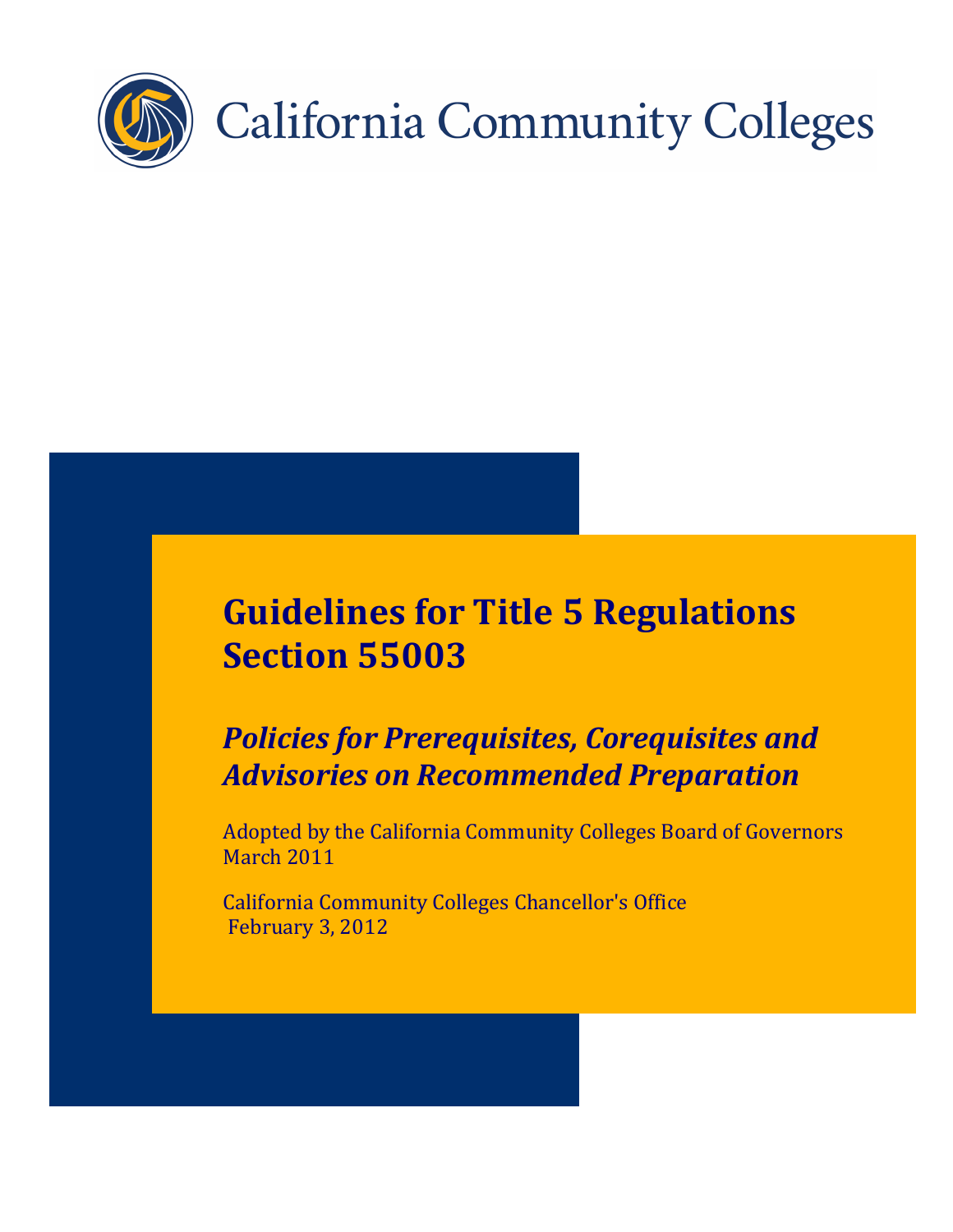## **Table of Contents**

| Overview of Regulations Regarding Prerequisites, Corequisites and Advisories3                 |  |
|-----------------------------------------------------------------------------------------------|--|
| §55003(a) Permission to use Content Review with Statistical Validation or Content Review      |  |
|                                                                                               |  |
|                                                                                               |  |
|                                                                                               |  |
|                                                                                               |  |
|                                                                                               |  |
|                                                                                               |  |
| §55003(g) Application of the Regulation regarding Content Review with Statistical             |  |
|                                                                                               |  |
|                                                                                               |  |
| §55003(i) Reporting of the Establishment of Prerequisites, Corequisites and Advisories to the |  |
|                                                                                               |  |
|                                                                                               |  |
| §55003(k) Requirement for Multiple Measures in Assessment as a Prerequisite 14                |  |
|                                                                                               |  |
|                                                                                               |  |
|                                                                                               |  |
|                                                                                               |  |
| §55003(p) and (q) Student Challenge of Prerequisites or Corequisites*17                       |  |
|                                                                                               |  |
|                                                                                               |  |
|                                                                                               |  |
|                                                                                               |  |

\*There are no changes to these sections but they are included for your convenience.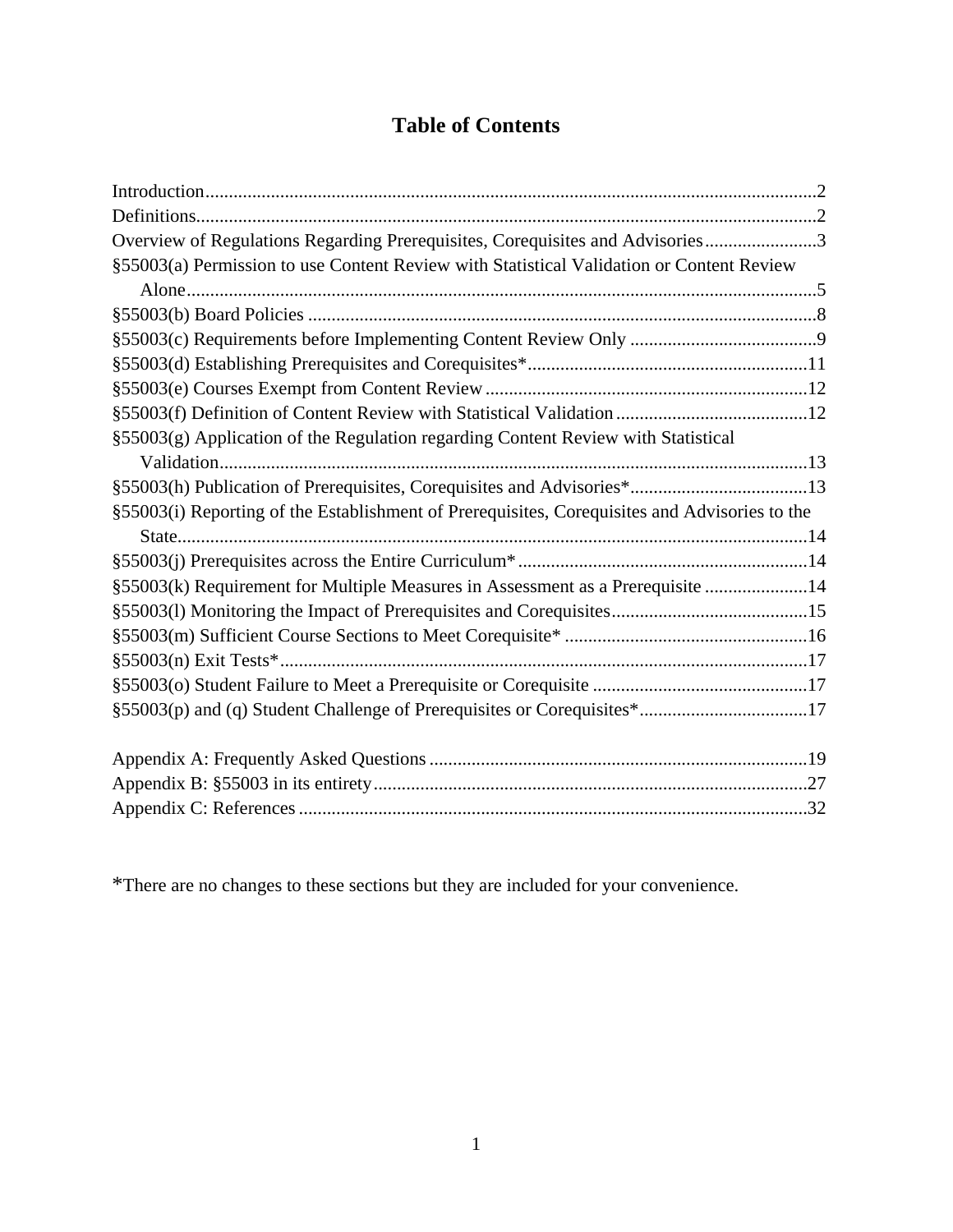## **California Community Colleges California Code of Regulations Title 5, Section 55003 Policies for Prerequisites, Corequisites and Advisories on Recommended Preparation**

## **Introduction**

Student success at California community colleges is of great importance to the future of the state. Increasing course success eventually leads to program and degree success, but all of this is predicated on providing students with accurate information about the appropriate preparation needed to succeed in courses. Prerequisites, corequisites and advisories are one method used to provide this information. Given the impact that prerequisites, corequisites and advisories can have on a student's ability to pursue a course of study, the establishment of the same must be implemented with careful consideration of both student access and student success.

The California Community Colleges Board of Governors adopted new title 5 regulations on prerequisites, corequisites and advisories on March 8, 2011, to allow faculty to base their determination for prerequisites and corequisites in English, reading, or mathematics for collegelevel courses outside of an English, reading, or mathematics sequence on content review alone or on content review with statistical validation. Previously, establishing prerequisites and corequisites for non-sequence courses had only one option for scrutiny - the use of statistical validation with content review methodology. Moving forward, if a college intends to establish prerequisites or corequisites by content review only, the new regulatory provisions require colleges to adopt a local, board approved plan that addresses specific criteria.

While the primary focus of these guidelines is to address the substantive changes made to title 5, section  $55003<sup>1</sup>$  in March 2011, we include foundational information about the process of establishment of prerequisites, corequisites and advisories for the convenience of the reader and user of this document. The non-substantive changes made to section 55003, consisting of renumbering of subdivisions and deletion of redundant or unneeded references, are not addressed. For ease of reference, changes are noted in the italicized regulation language as underlined text. The complete text of section 55003 is found in appendix A.

#### **Definitions**

**Prerequisites** are conditions of enrollment that students are required to meet prior to enrollment in particular courses and programs. The assignment of a prerequisite to a course signifies that the course skills, or body of knowledge described in the prerequisite, are essential to the success of the student in that course and that it is highly unlikely that a student who has not met the prerequisite will receive a satisfactory grade in the course for which the prerequisite has been established.

<sup>&</sup>lt;sup>1</sup>All section references in this document are to title 5 of the California Code of Regulations, unless otherwise indicated.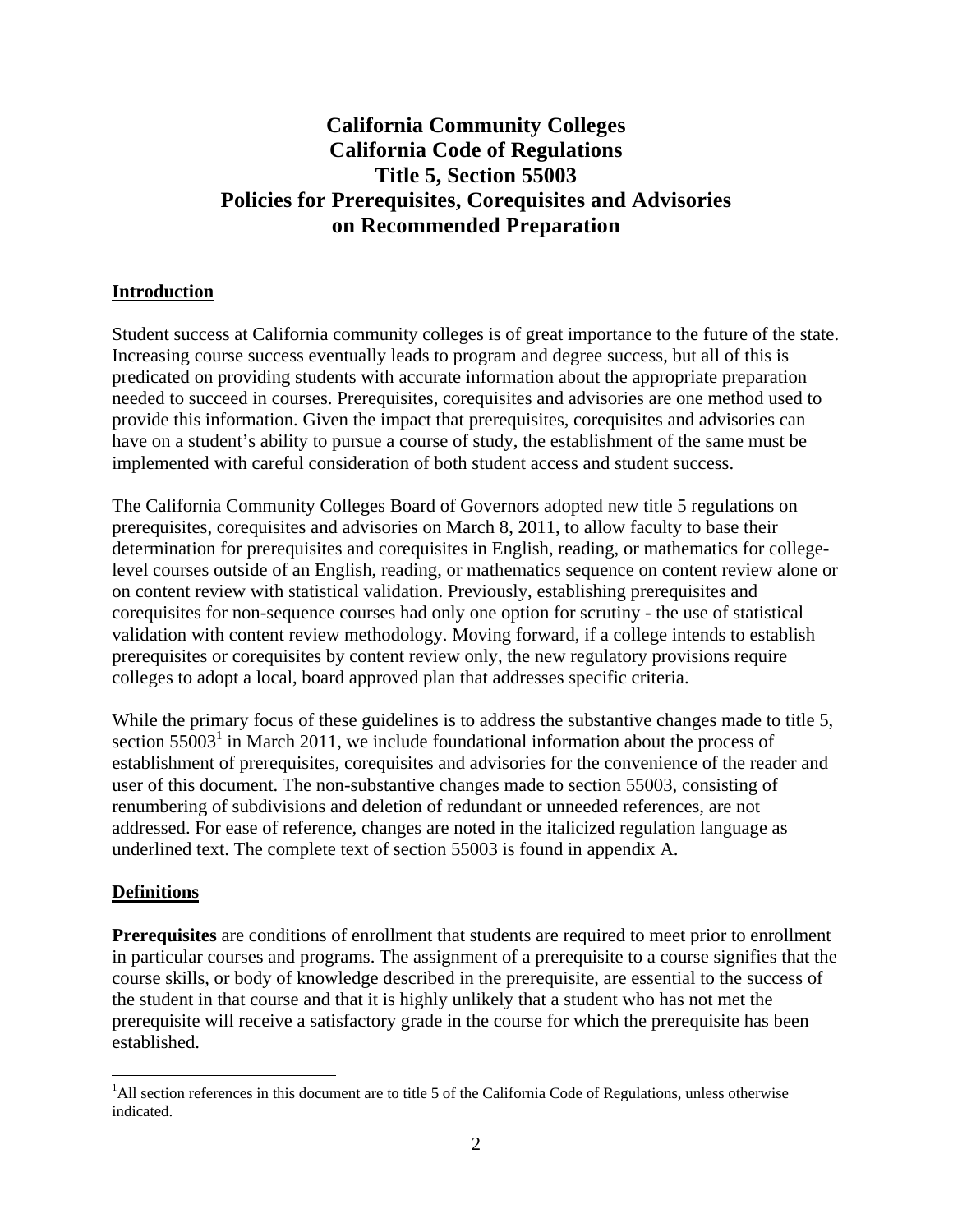**Corequisites** also signify that a body of knowledge or course skills is essential to the success of a student in a course. However, this body of knowledge or course skills can be acquired or developed concomitantly with the primary course. Therefore, a student is required to enroll in a corequisite simultaneously with (or, in some cases, may be allowed to enroll in the corequisite prior to) the primary course.

**Advisories** signify that acquisition of a body of knowledge or course skills will be of great advantage to a student prior to enrollment in a specific course. However, enrollment in a course to acquire this knowledge or skills is not required, merely recommended.

The curriculum committee at each college is charged with the responsibility for establishing prerequisites, corequisites, and advisories on recommended preparation to courses offered by a community college during the approval process according to standards and criteria established in title 5, section 55002.

## **Overview of Regulations Regarding Prerequisites and Corequisites**

## *Establishing prerequisites and corequisites*

Title 5, section 55003(d) delineates the four purposes for which prerequisites and corequisites may be established:

- 1. The prerequisite or corequisite is expressly required or expressly authorized by statute or regulation;
- 2. The prerequisite will assure that a student has the skills, concepts, and/or information needed to succeed (receive a satisfactory grade) for the course it is established;
- 3. The corequisite will assure that a student has the skills, concepts, and/or information needed to succeed (receive a satisfactory grade) for the course it is established;
- 4. The prerequisite or corequisite is needed to protect the health or safety of the student or others.

## *Requirements for establishing prerequisites, corequisites and advisories*

Prerequisites and corequisites shall be made on a course-by-course or program-by-program basis; colleges can choose to use either content review with statistical validation or content review alone to adopt prerequisites or corequisites, or conceivably both, and must then meet the requirements for adoption by either option. No matter the method of scrutiny, when a college chooses to adopt course prerequisites, colleges are required to meet the following requirements:

- Adopt policies on how the college plans to adopt only those prerequisites, corequisites, and advisories on recommended preparation that the college determines are "necessary and appropriate for achieving the purpose for which it is established;"  $\left[ \frac{8}{9} \right. 55003(b)(1)$ ]
- Adopt procedures to assure that "courses for which prerequisites or corequisites are established will be taught in accordance with the course outline of record;"  $\left[ \frac{8}{3} \right. 55003(b)(2)$ ]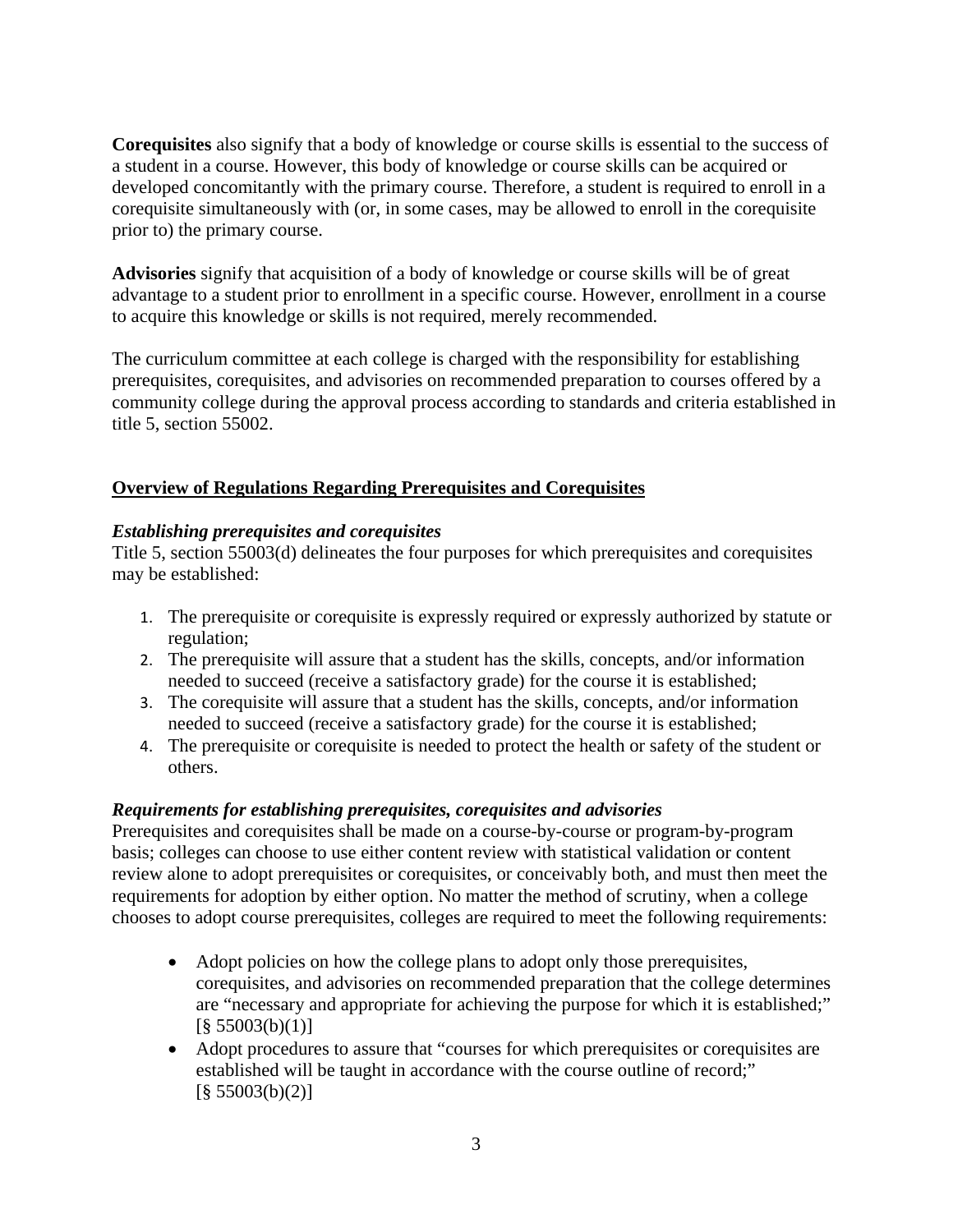- Adopt policies to ensure that "each section of the prerequisite or corequisites is to be taught by a qualified instructor" and in accordance with the course outline of record;  $\left[ \frac{8}{9} \right. 55003(b)(3)$ ]
- Adopt a process for the review of prerequisites and corequisites at least once every six years to assure they remain necessary and appropriate. For vocational courses or programs, title 5 requires prerequisites and corequisites to be reviewed every two years. Advisories are subject to periodic review. [§ 55003(b)(4)]
- Establish the basis and process for students to challenge the application of a prerequisite or corequisites consistent with section 55003(p). [§§ 55003(b)(5) and (p)]
- Prerequisites establishing communication or computational skill requirements may not be established across the entire curriculum unless established on a course-bycourse basis;  $\lceil \frac{6}{5} \cdot 55003(i) \rceil$
- Determination of whether a student meets a prerequisite shall be based on successful completion of an appropriate course or on an assessment using multiple measures;  $[\S 55003(k)]$ , and
- Ensure that no exit test may be required to satisfy the prerequisite or corequisite unless incorporated into the grading for the course.  $[\S 55003(n)]$

## *Additional requirements for certain types of prerequisites*

For prerequisites requiring precollegiate skills in reading, written expression, or mathematics, regardless of the level of scrutiny (content review with statistical validation or content review alone), districts must also:

- Ensure that courses and sections designed to teach the required skills are available with reasonable frequency based on the number of students who are required to meet the prerequisites;  $\left[\frac{8}{55003}(l)(1)\right]$
- Conduct an evaluation to determine the impact on student success and whether there is any disproportionate impact. Where there is disproportionate impact, develop and implement a plan, in consultation with the Chancellor's Office, to correct the disproportionate impact.  $[\S 55003(l)(2)(A)$  and  $(B)]$

## *Additional requirements for districts conducting content review alone*

In addition to the foregoing, districts establishing prerequisites or corequisites in reading, written expression or mathematics for degree-applicable courses not in a sequence using content review alone (without statistical validations), must also adopt a plan that specifies:

- the method used to determine which courses might be the most compelling candidates for new prerequisites and corequisites
- the provision of appropriate numbers of prerequisite and corequisite course sections
- the assurance that other degree applicable courses are available such that student progress toward their educational goals is not unnecessarily impeded
- training for the curriculum committee, and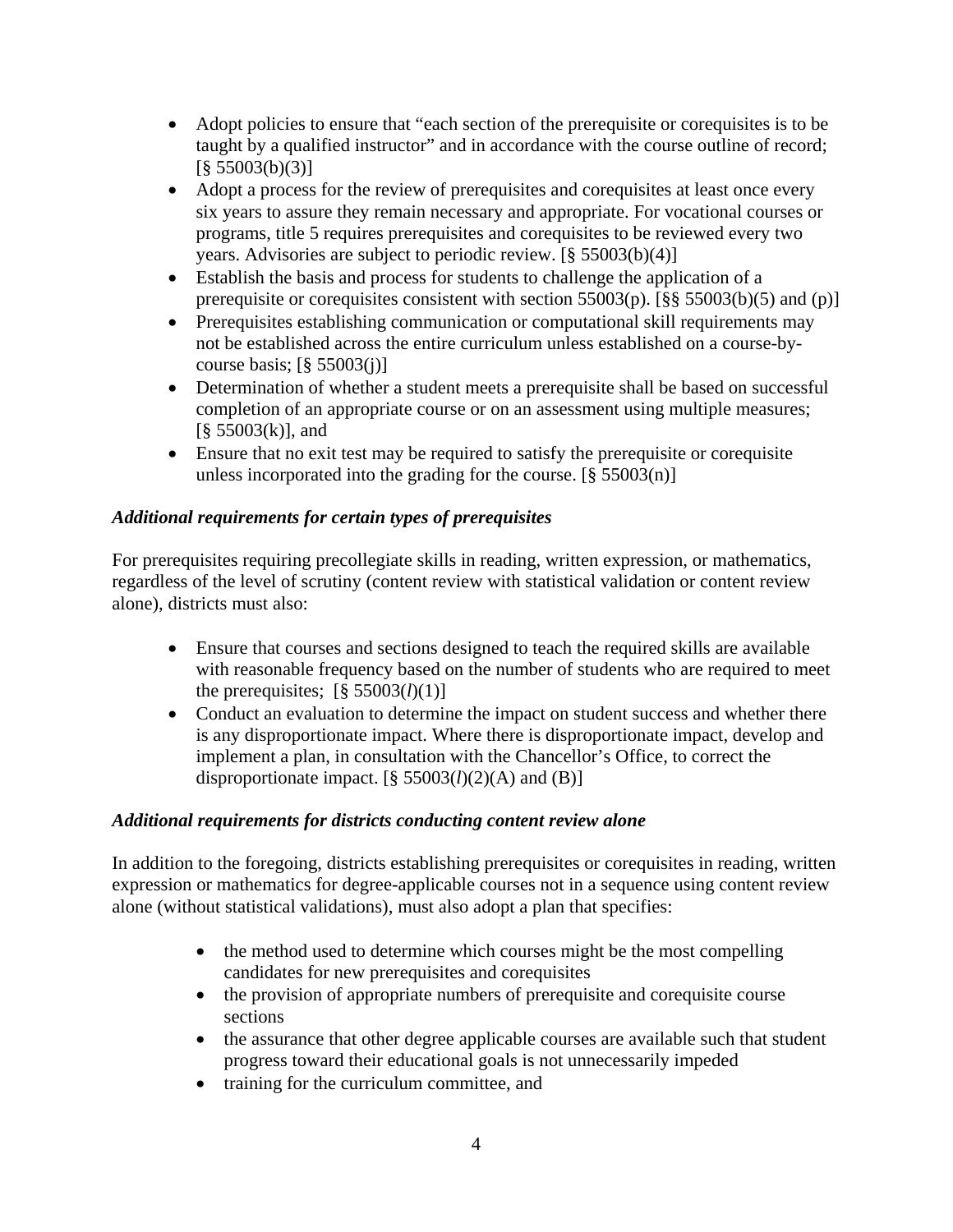the use of research to evaluate the effect of new prerequisites and corequisites on student success; particular attention should be given to disproportionate impact.

See section 55003(c) below for more information about plan requirements.

### *Prerequisites and Monitoring Disproportionate Impact through College Student Equity Plans*

Title 5, section 55003(*l*)(2) ties the establishment of prerequisites and corequisites requiring precollegiate skills in reading, written expression, or mathematics with the student equity plan provisions of section 54220 to ensure that prerequisite and corequisite requirements do not have a disproportionate impact on particular groups of student in terms of race, ethnicity, gender, age, or disability. Section 54220 delineates the requirements for college student equity plans and identifies five broad areas that colleges are required to address: (1) access, (2) retention, (3) degree and certificate completion, (4) ESL and basic skills completion, and (5) transfer.

#### *Matriculation Plans and Prerequisite Policies and Procedures*

Although not originally a part of matriculation, title 5 was later amended to include the college's review and student challenge policy and process for prerequisites and corequisites as the eighth component of the matriculation plan. Section  $55510(a)(6)$  and (7) requires college matriculation plans to include "procedures for establishing and periodically reviewing prerequisites pursuant to section 55003" and "procedures for considering student challenges to prerequisites established pursuant to section 55003." As colleges develop new or revise existing policies and procedures related to the establishment of prerequisites and corequisites, it is important to note that each college is responsible for certifying the adoption of policies and procedures that are consistent with the requirements of title 5 in the college's Matriculation plan. You can access information regarding requirements for Matriculation plans and certification on the Chancellor's Office website under Student Services.

## **Title 5, section55003 - Subsection by Subsection Guidelines**

#### **Section 55003(a)**

## **Permission to use Content Review with Statistical Validation or Content Review Alone**

Subdivision (a) of section 55003 allows either content review alone or content review with statistical validation as options that the governing board of a community college district may allow to be used in order to establish prerequisites, corequisites, and advisories on recommended preparation to any course. Section 55003(a) states:

*(a) The governing board of a community college district may establish prerequisites, corequisites, and advisories on recommended preparation, but must do so in accordance with the provisions of this article. Nothing in this subchapter shall be construed to require a district to establish prerequisites, corequisites, or advisories on recommended preparation; provided however, that a prerequisite or corequisite shall be required if the course is to be offered for associate degree credit and the curriculum committee finds that the prerequisite or corequisite is necessary pursuant to sections 55002(a)(2)(D) or 55002(a)(2)(E). Unless otherwise specified in this section, the level of scrutiny required to establish prerequisites, corequisites, and*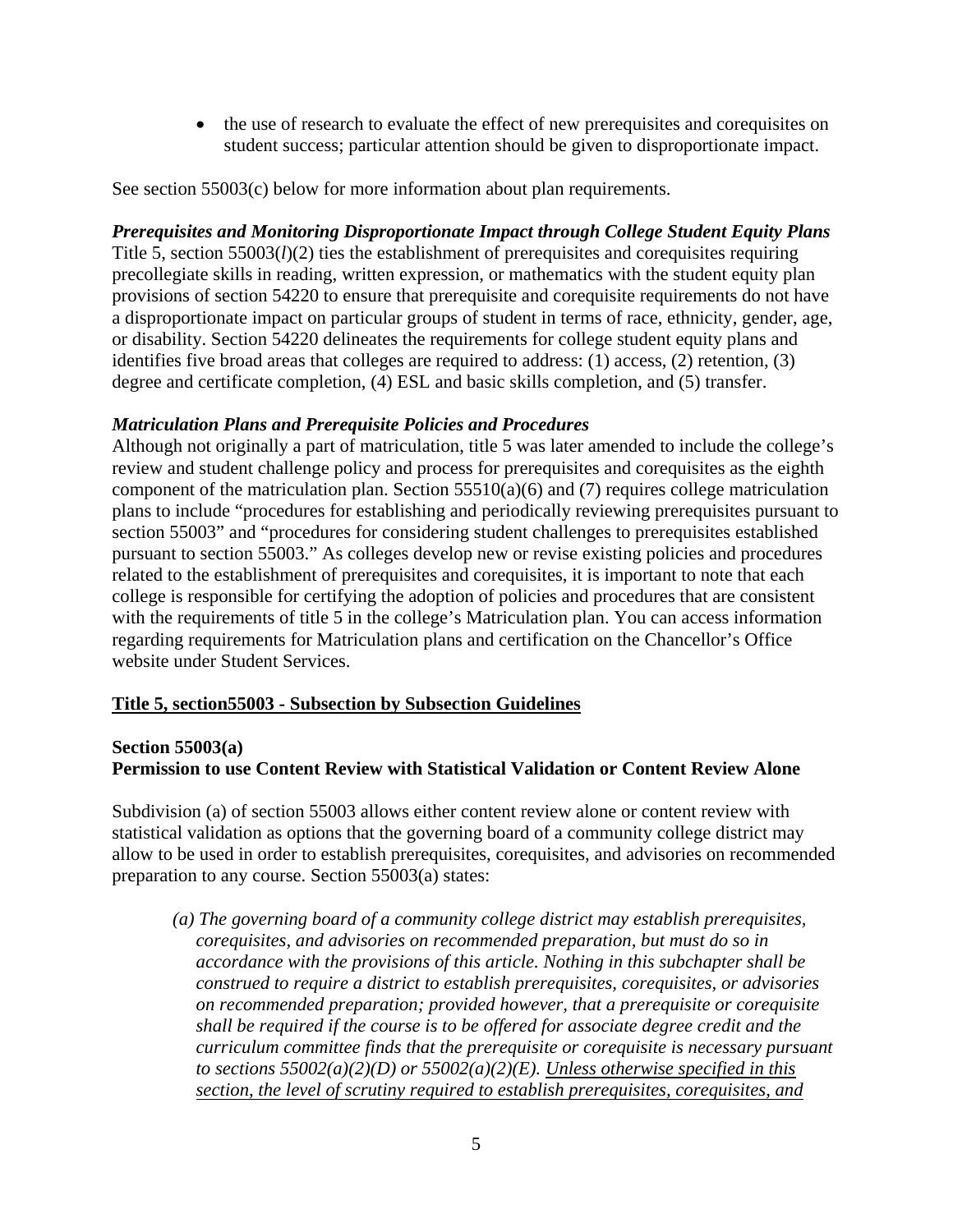*advisories on recommended preparation shall be based on content review as defined in subdivision (c) of section 55000 or content review with statistical validation as defined in subdivision (f) of this section. Determinations about prerequisites and corequisites shall be made on a course-by-course or program-by-program basis.(Emphasis added.)* 

**Guidelines:** The following sections provide guidance to colleges on the requirements for establishing prerequisites, corequisites and advisories using the two options for scrutiny: content review only and content review with statistical validation. With the exception of the specific requirements in subdivisions (c) and (*l*) below, the regulations in section 55003 pertain to all prerequisites and corequisites and not just to those in reading, written expression or mathematics.

## *Establishing Prerequisites and Corequisites Based on Content Review Only*

Title 5 regulations allowing colleges to adopt prerequisites and corequisites by a content review process only is new and the following sections are intended to provide in-depth guidance on the requirements that colleges are expected to meet to adopt prerequisites and corequisites using this methodology.

"Content review" is defined in title 5, section  $55000(c)$  as:

a rigorous, systematic process developed in accordance with sections 53200 to 53204, approved by the Chancellor as part of the district matriculation plan required under section 55510, and that is conducted by faculty to identify the necessary and appropriate body of knowledge or skills students need to possess prior to enrolling in a course, or which students need to acquire through simultaneous enrollment in a corequisite course.

In other words, content review is a process that determines what skills or knowledge are required for success in a given course and how that preparation can be obtained in order to advise or require students to acquire the necessary preparation prior to enrolling in (prerequisite) or while taking (corequisite) a given course. It is more than reviewing the traditional "exit and entrance skills" and involves examining how the course is taught and all components of the Course Outline of Record (COR).

#### *Content Review and the Course Outline of Record*

The content review process begins with a review of the Course Outline of Record (COR). The COR delineates not only the content of the course, but also the competencies a student is expected to achieve (objectives and/or student learning outcomes), the assignments to be completed (e.g., reading assignments, projects, and reports), and the assessments that will be used to measure student performance. During the initial approval of a course and subsequent revisions, a content review is conducted. The COR is examined and the skills and knowledge a student needs for success are identified. When faculty determine that content knowledge within the discipline is necessary for success, content review has always sufficed for the establishment of a prerequisite or corequisite. For example, if a biological psychology course presumes student understanding of basic psychology concepts, the faculty have always been able to establish a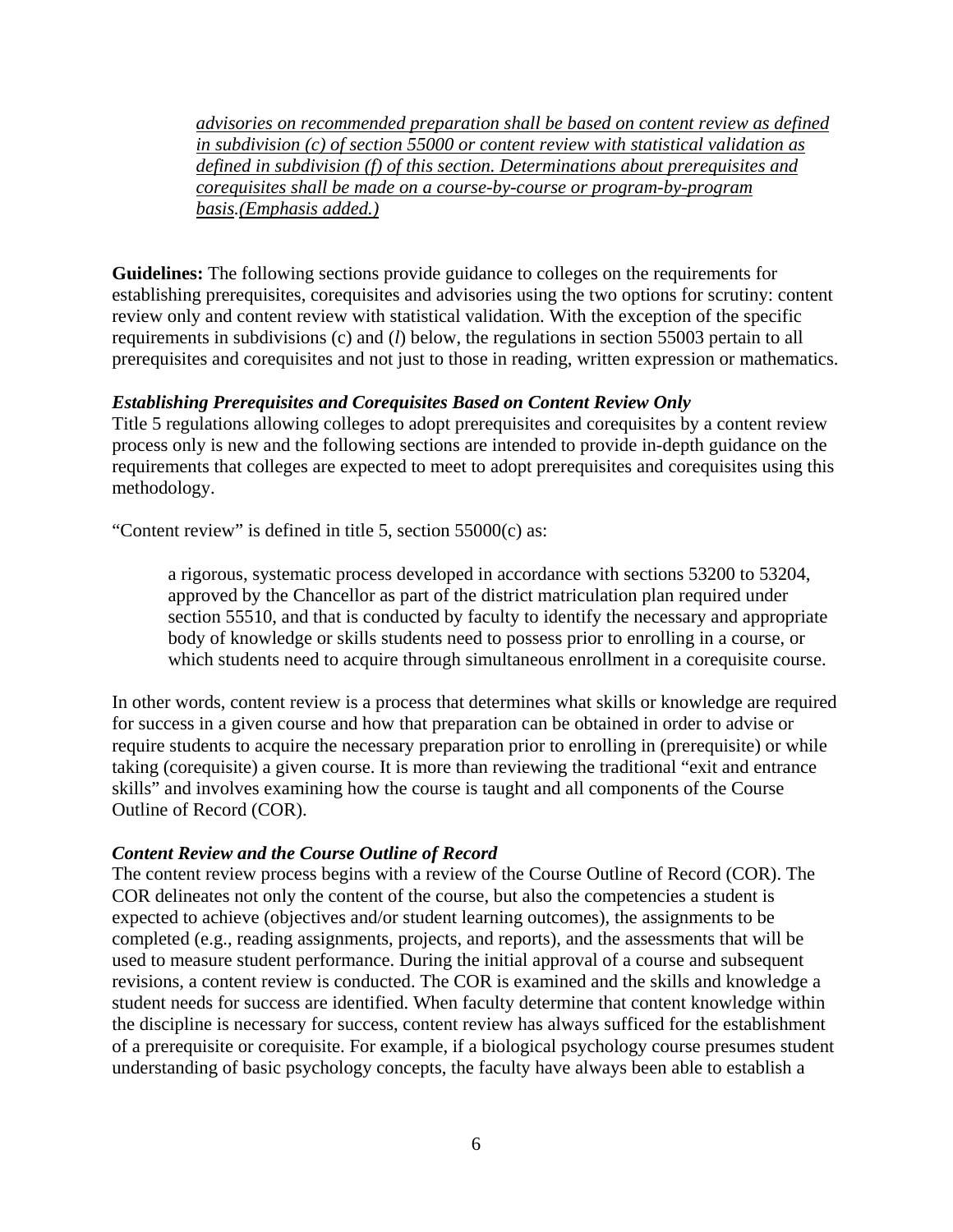psychology course as a prerequisite. Similarly, math and English coursework typically consists of intradisciplinary sequenced courses that build upon one another.

However, a more complex, interdisciplinary content review process is needed to determine that an English or reading prerequisite or corequisite is appropriate for a psychology, history, or political science course or that a math prerequisite or corequisite is appropriate for an economics or automotive course. Such a review process should also take into consideration, as far as possible, the diversity of the students in the classroom, including learning styles, prior knowledge, and cultural background.

As a starting point for ensuring that local content review processes are sufficiently rigorous for use in establishing prerequisites and corequisites, one may consider this description of content review, which emphasizes that faculty in the discipline must:

- 1. Approve the course; and,
- 2. As a separate action, approve any prerequisite or corequisite, only if:
	- i. The prerequisite or corequisite is an appropriate and rational measure of a student's readiness to enter the course or program as demonstrated by a content review including, at a minimum, all of the following:
		- a. involvement of faculty with appropriate expertise;
		- b. consideration of course objectives set by relevant department(s) (the curriculum review process should be done in a manner that is in accordance with accreditation standards);
		- c. be based on a detailed course syllabus and outline of record, tests, related instructional materials, course format, type and number of examinations, and grading criteria;
		- d. specification of the body of knowledge and/or skills which are deemed necessary at entry and/or concurrent with enrollment;
		- e. identification and review of the prerequisite or corequisite which develops the body of knowledge and/or measures skills identified under d.
		- f. matching of the knowledge and skills in the targeted course (identified under d.) and those developed or measured by the prerequisite or corequisite (i.e., the course or assessment identified under e.); and
		- g. maintain documentation that the above steps were taken.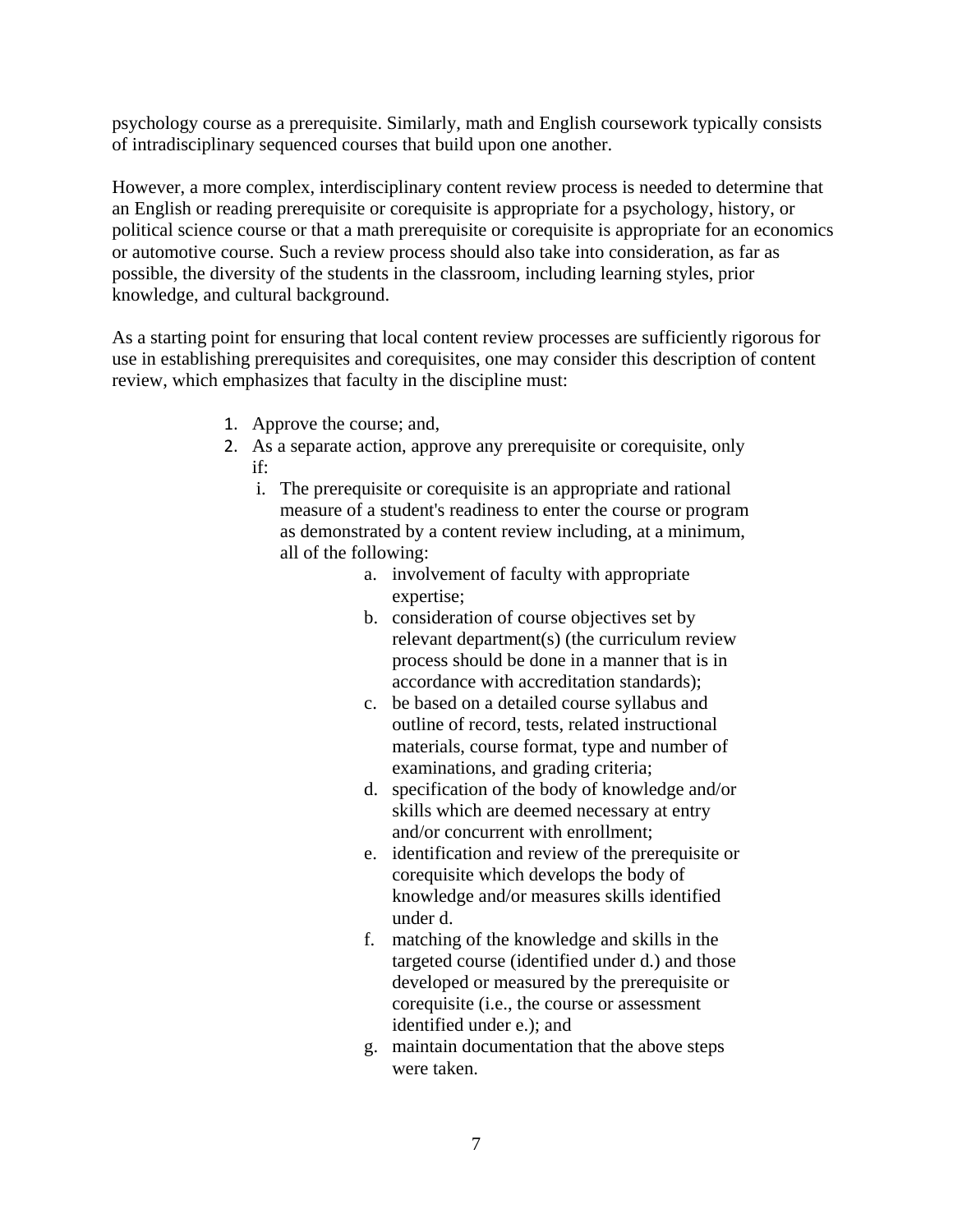### *Establishing Prerequisites and Corequisites Based on Content Review with Statistical Validation*

In addition to the content review described in the section above, statistical validation of a prerequisite or corequisite requires research. Data should be gathered according to sound research practices in at least one of the following areas:

- a. The extent to which students, those currently enrolled in the course or those who have completed it, believe the proposed prerequisite to corequisite is necessary.
- b. Comparison of the faculty members' appraisal of students' readiness for the course to whether students met the proposed prerequisite or corequisite. The faculty appraisal could be done at any time in the semester that the college determined was appropriate and based on independent assignments, quizzes and exams, participation in class, or other indicators that the student was or was not ready to take the course.
- c. Comparison of students' performance at any point in the course with completion of the proposed prerequisite or corequisite.
- d. Comparison of student performance in the course to their scores on assessment instruments in the manner required to validate an assessment instrument and cut scores for the course in question.

The standard for any comparison shall be that a student is highly unlikely to receive a satisfactory grade in the course unless the student has met the proposed prerequisite or corequisite. The research design, operational definition, and numerical standards, if appropriate, shall be developed by research personnel, discipline faculty, and representatives of the Academic Senate. If the evidence fails to meet the standard established, each college may establish the proposed prerequisite or corequisite as an advisory and may seek to establish it as a prerequisite or corequisite only by following the process described in this policy and any applicable college policies.

Whether or not research is required to establish a prerequisite, data collected to validate assessment instruments and cut scores is always relevant to reviewing the prerequisites for the associated courses.

## **Section 55003(b) Board Policies**

- *(b) A district governing board choosing to establish prerequisites, corequisites, or advisories on recommended preparation shall, in accordance with the provisions of sections 53200-53204, adopt policies for the following:* 
	- *(1) the process for establishing prerequisites, corequisites, and advisories on recommended preparation. Such policies shall provide that in order to establish a prerequisite or corequisite, the prerequisite or corequisite must be determined to*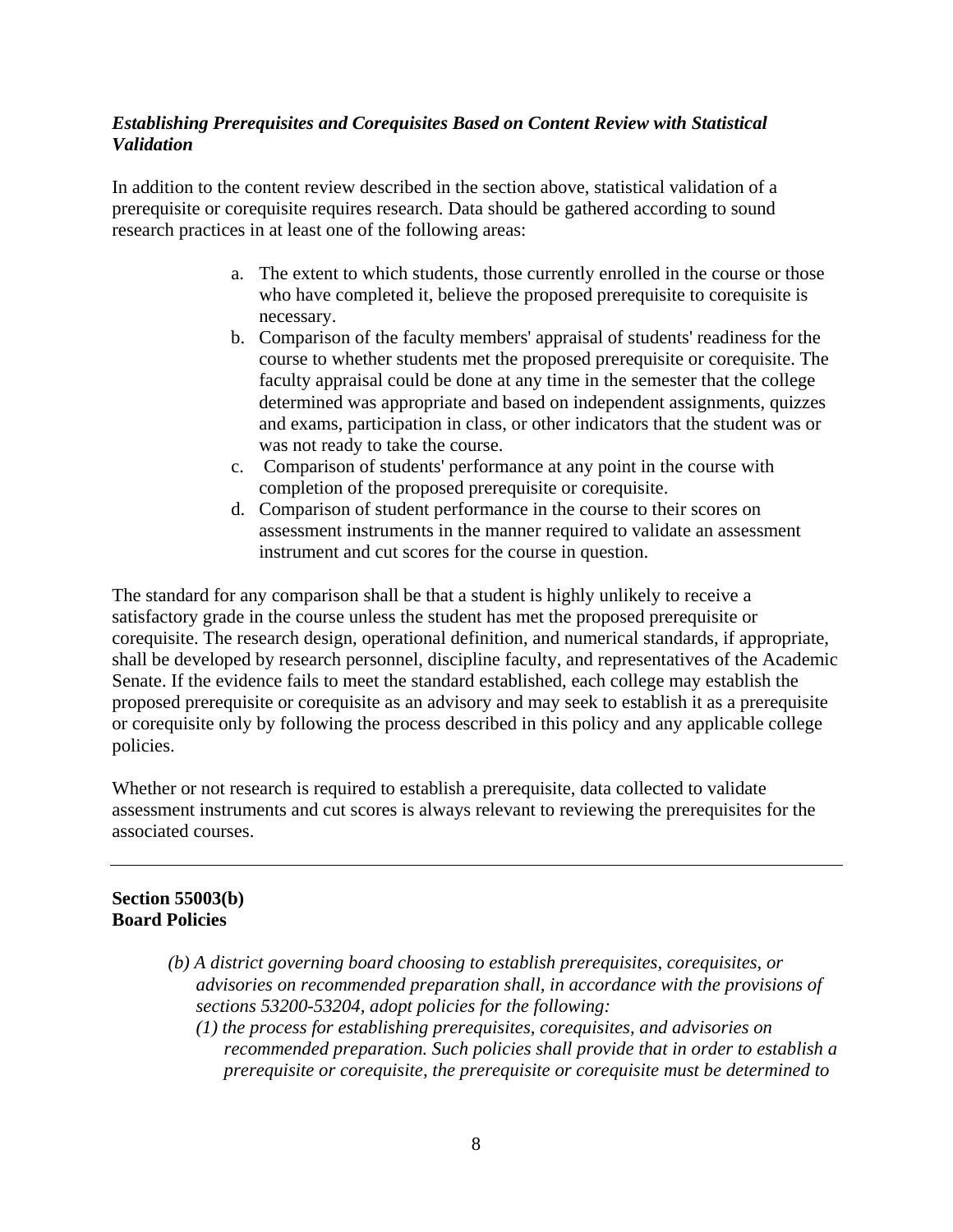*be necessary and appropriate for achieving the purpose for which it is being established.* 

- *(2) procedures to assure that courses for which prerequisites or corequisites are established will be taught in accordance with the course outline of record, particularly those aspects of the course outline that are the basis for justifying the establishment of the prerequisite or corequisite.*
- *(3) the process to ensure that each section of the prerequisite or corequisite is to be taught by a qualified instructor and in accordance with a set of objectives and with other specifications defined in the course outline of record, as required in section 55002 for all courses.*
- *(4) the process, including levels of scrutiny, for reviewing prerequisites and corequisites to assure that they remain necessary and appropriate. These processes shall provide that at least once each six years all prerequisites and corequisites established by the district shall be reviewed, except that prerequisites and corequisites for vocational courses or programs shall be reviewed every two years. These processes shall also provide for the periodic review of advisories on recommended preparation.*
- *(5) the bases and process for an individual student to challenge the application of a prerequisite or corequisite.*

**Guidelines:** Subdivision (b) of section 55003 lists the provisions required in policies adopted by a district governing board choosing to establish prerequisites, corequisites, and advisories on recommended preparation. Subdivision (b)(3) was added to specify that instructor qualifications and standards for course outlines of record must comply with title 5 section 55002 for all courses.

The guidelines for subdivision (a) emphasize the role of the course outline of record (COR) in the content review process. Content review is only valid if the elements of the COR are followed, and then only by a qualified instructor.

#### **Section 55003(c) Requirements before Implementing Content Review Only**

*(c) A district governing board choosing to use content review as defined in subdivision (c) of section 55000 to establish prerequisites or corequisites in reading, written expression or mathematics for degree-applicable courses not in a sequence shall first adopt a plan specifying: (1) the method to be used to identify courses to which prerequisites might be applied; (2) assurance that courses are reasonably available to students when prerequisites or corequisites have been established using content review as defined in subdivision (c) of section 55000. Such assurance shall include sufficient availability of the following: (A) appropriate courses that do not require prerequisites or corequisites, whether basic skills or degree-applicable courses; and (B) prerequisite or corequisite courses;*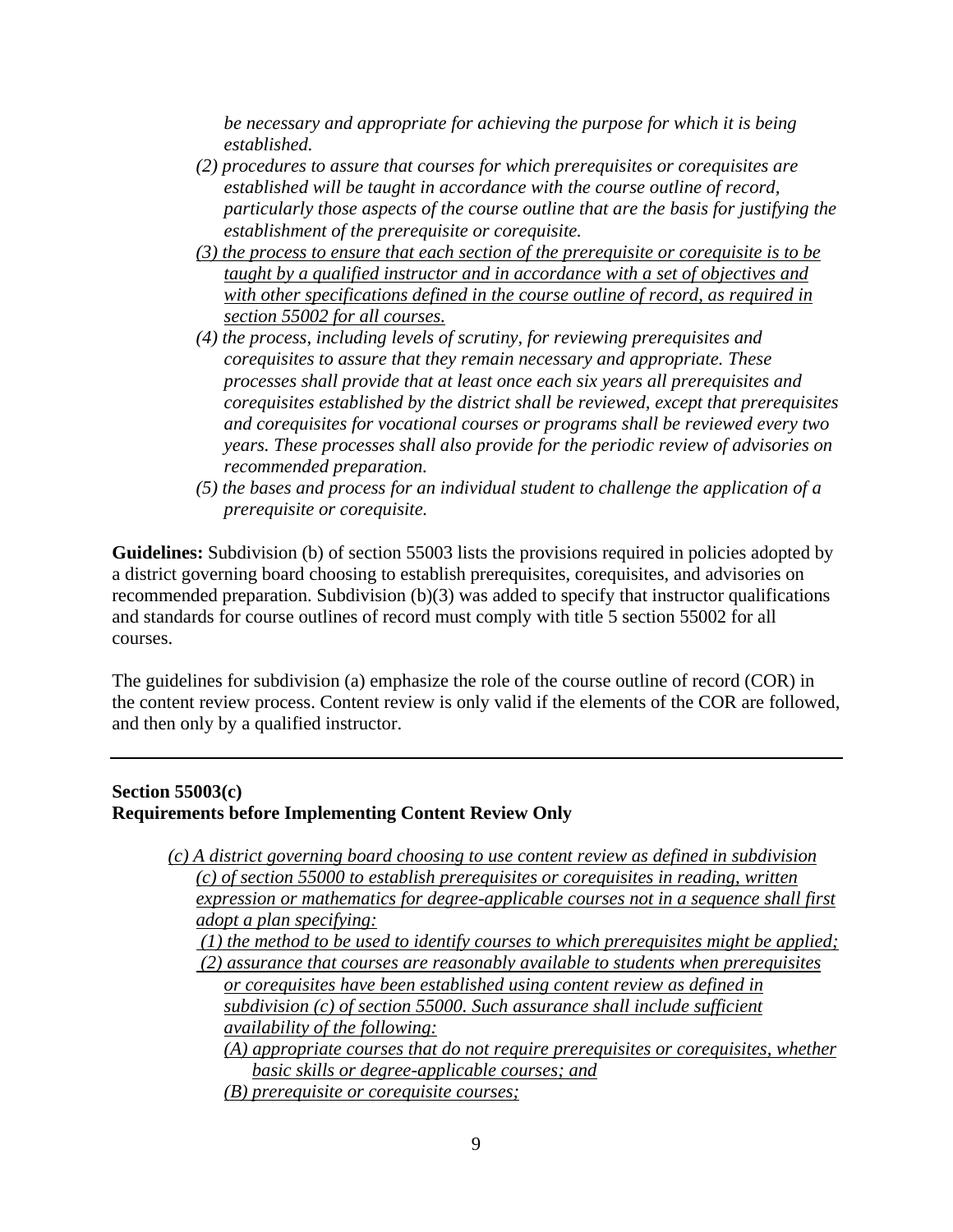#### *(3) provisions for training for the curriculum committee; and (4) the research to be used to determine the impact of new prerequisites based on content review.*

**Guidelines:** Subdivision (c) applies only to the establishment of prerequisites or corequisites in reading, written expression or mathematics for courses that are not in a sequence. If district governing boards choose to use content review (without statistical validation), the board must first adopt a plan that specifies how courses to which prerequisites and corequisites are applied are indentified; that assures that the prerequisite or corequisite courses and courses that do not require prerequisites or corequisites will be reasonably available; that details the training for the curriculum committee on the establishment of prerequisites and corequisites; and that lays out the research that needs to be conducted regarding the impact of the new prerequisites and corequisites established using content review (without statistical validation).

The requirement that colleges develop an implementation plan should have the effect of bringing together discipline faculty, curriculum committee members, senate leaders, and key administrators to identify parts of the curriculum in which the introduction of a prerequisite or corequisite might significantly improve student success<sup>2</sup>. The new regulatory elements require that the college have developed an intentional strategy of identifying such courses and that the curriculum committee be trained before new prerequisites or corequisites may be applied. Additionally, those responsible for enrollment management must assure that students have opportunities to reach their educational goals by making adequate provision for both prerequisite and corequisite courses and degree-applicable courses that do not require prerequisites, corequisites.

Data and other forms of evidence will be a critical element in a college's development of its prerequisite plan and useful to discipline faculty as they prioritize which courses should be considered for the establishment of new prerequisites and corequisites. Quantitative and qualitative data may help to establish trends or patterns of success that may be affected by student preparation for a course. Examining success rates for all students in all courses in a discipline can help faculty identify the course with the lowest student success as measured by withdrawal and pass rates. This course may be the best and first to consider for a prerequisite or corequisite in the discipline. Alternatively, courses where students are generally more prepared may also be viable candidates; if a course has a high pass rate due to students generally being more prepared, proper signaling of a required level of preparation may protect students from enrolling in a course in which they have little chance of success.

Both regulatory language and common sense require that the addition of new prerequisites and corequisites be phased in at an appropriate pace that does not unreasonably impede student progress or unduly disrupt college-scheduling decisions. One approach to expanding the use of prerequisites and corequisites may be to determine which disciplines feel that prerequisites or corequisites are needed for their courses and then to identify one course in each of those disciplines that most warrants a prerequisite or corequisite. After each discipline that perceives a need for prerequisites or corequisites identifies one course with the lowest rates of student

 $\overline{a}$ 

<sup>2</sup> This sentence and the remainder of this section is adapted from *Implementing Content Review for Communication and Computation Prerequisites* (Academic Senate for California Community Colleges, 2011).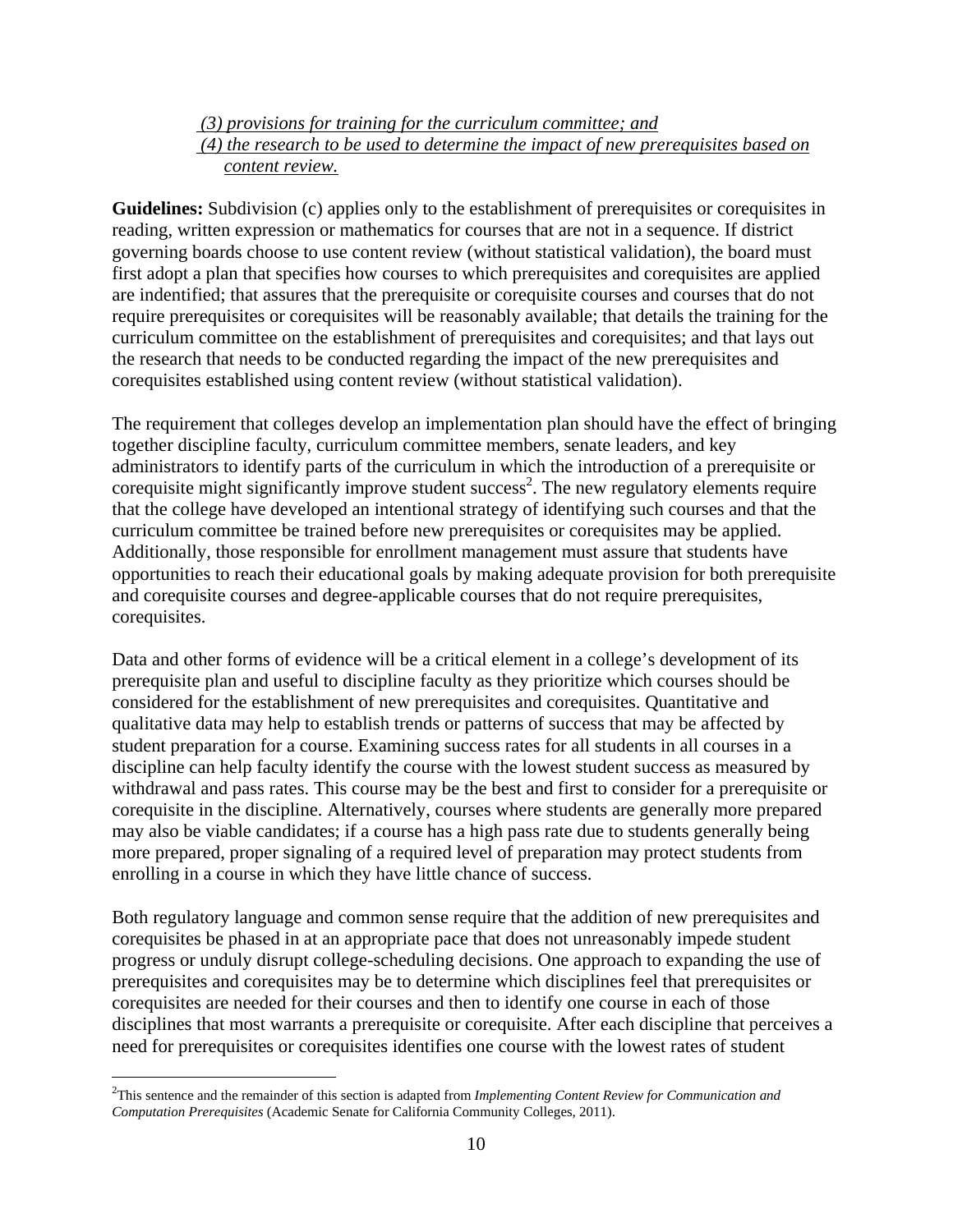success, then curriculum committees could prepare to assist faculty with the next steps to confirm that a prerequisite or corequisite is warranted and that it is the correct level or course for the prerequisite or corequisite. This approach to prioritization will assist in planning and enrollment management for the college and workload management for the curriculum committee.

Other forms of evidence that faculty may want to consider in determining the need for a prerequisite or corequisite include the use of existing support provided to students in particular courses such as tutoring services on campus. Tutoring centers and labs may have data on student use of services, the type of tutoring received, and other information that may inform the discussions about a need for a communication or computation prerequisite or corequisite.

The assessment for placement process is another source of data which may contribute to an understanding of the preparation of students and the need for establishing prerequisites or corequisites. Assessment office staff can provide information on the number of students placing into basic skills courses below transfer which can give a sense of the number of basic skills sections required to meet student need. In addition, success rates of students placed into basic skills courses can be tracked to the types of degree applicable or transfer level courses in which they register and their success in those courses. Courses where students have low success rates may be courses where student placement scores are also low. Researchers may also be able to assist with analyzing assessment for placement scores. Success rates and placement into basic skills sequences are related measures that can inform the prioritization of courses for prerequisites or corequisites.

By considering factors determined through data analysis and strategies in place at the college, faculty can move thoughtfully to the next step in the process, which involves participating in the content review of courses and using faculty's professional expertise to determine the best preparation for students.

Once the prerequisite or corequisite is established, data on student success must be tracked. The initial collection and review of data prior to establishing the prerequisite or corequisite will form the baseline for future comparisons. Prerequisites and corequisites must be reviewed every six years (or two years for career technical education courses and programs), but student performance should be monitored much more frequently in order to ensure that the identified prerequisite or corequisite is having the anticipated impact on student success and not creating an unwarranted barrier to access. Curriculum committees, as well as discipline faculty, will want assistance from researchers to find the best means to track student performance in courses with newly established prerequisites and corequisites.

## **Section 55003(d) Establishing Prerequisites and Corequisites**

 (d) Prerequisites or corequisites may be established only for any of the following purposes: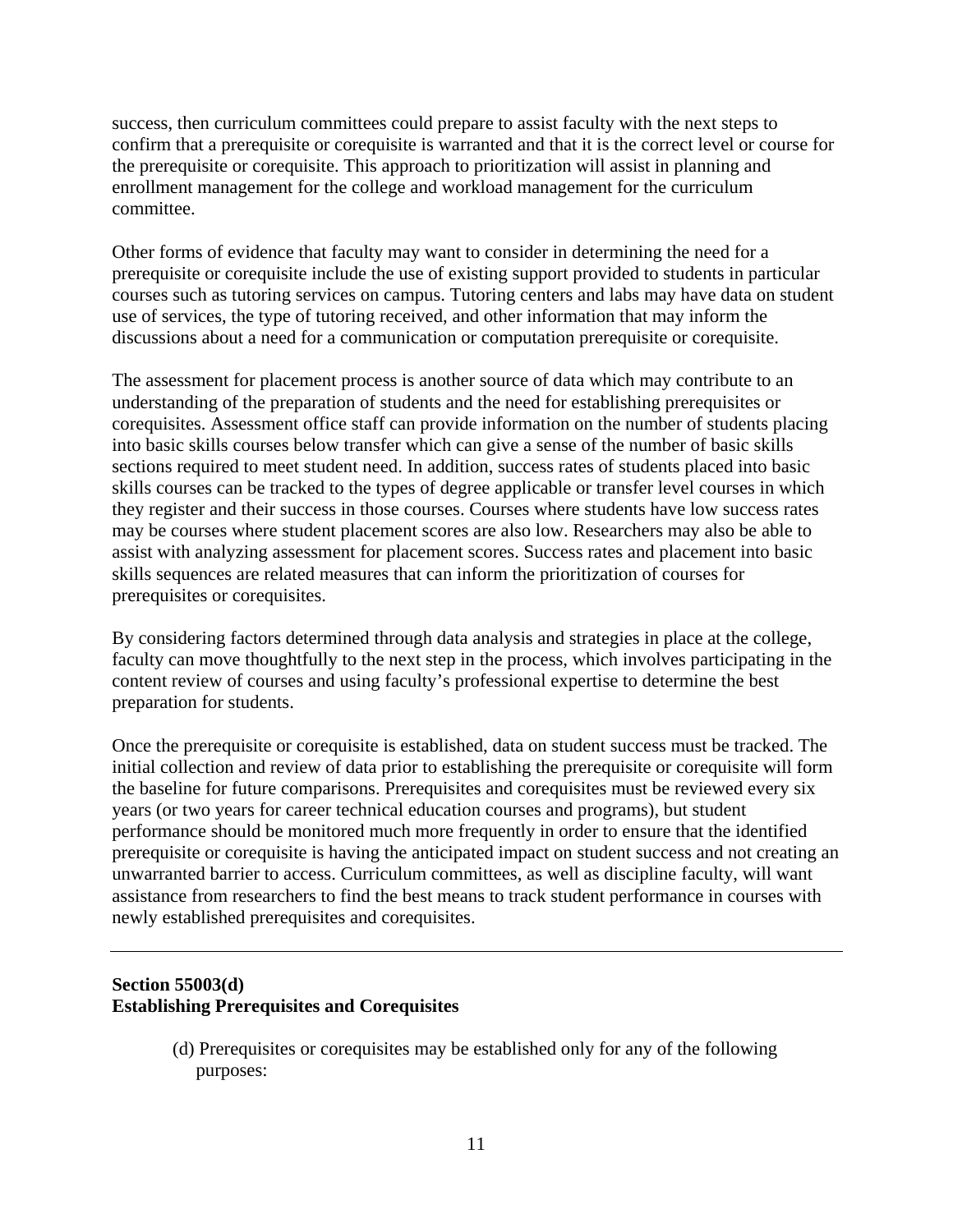- (1) the prerequisite or corequisite is expressly required or expressly authorized by statute or regulation; or
- (2) the prerequisite will assure, consistent with section 55002, that a student has the skills, concepts, and/or information that is presupposed in terms of the course or program for which it is being established, such that a student who has not met the prerequisite is highly unlikely to receive a satisfactory grade in the course (or at least one course within the program) for which the prerequisite is being established; or
- (3) the corequisite course will assure, consistent with section 55002, that a student acquires the necessary skills, concepts, and/or information, such that a student who has not enrolled in the corequisite is highly unlikely to receive a satisfactory grade in the course or program for which the corequisite is being established; or
- (4) the prerequisite or corequisite is necessary to protect the health or safety of a student or the health or safety of others.

**Guidelines:** No changes were made to section (d). This section is included here for ease of reference.

#### **Section 55003(e) Courses Exempt from Content Review**

- *(e) Except as provided in this subdivision, no prerequisite or corequisite may be established or renewed unless it is determined to be necessary and appropriate to achieve the purpose for which it has been established. A prerequisite or corequisite need not be scrutinized using content review as defined by subdivision (c) of section 55000 or content review with statistical validation as defined by subdivision (f) of this section, if:* 
	- *(1) it is required by statute or regulation; or*
	- *(2) it is part of a closely-related lecture-laboratory course pairing within a discipline; or*
	- *(3) it is required by four-year institutions.; or*
	- *(4) baccalaureate institutions will not grant credit for a course unless it has the particular communication or computation skill prerequisite.*

**Guidelines:** Subdivision (e) of section 55003 specifies the conditions under which a prerequisite or corequisite does not need to be subject to either content review or content review with statistical validation. Subdivision (e)(4) is moved from existing subdivision (e)(1) to be included as one of the specified circumstances under which scrutiny is not required.

## **Section 55003(f) Definition of Content Review with Statistical Validation**

*(f) Content review with statistical validation is defined as conducting a content review (as defined in subdivision (c) of section 55000) and the compilation of data according to*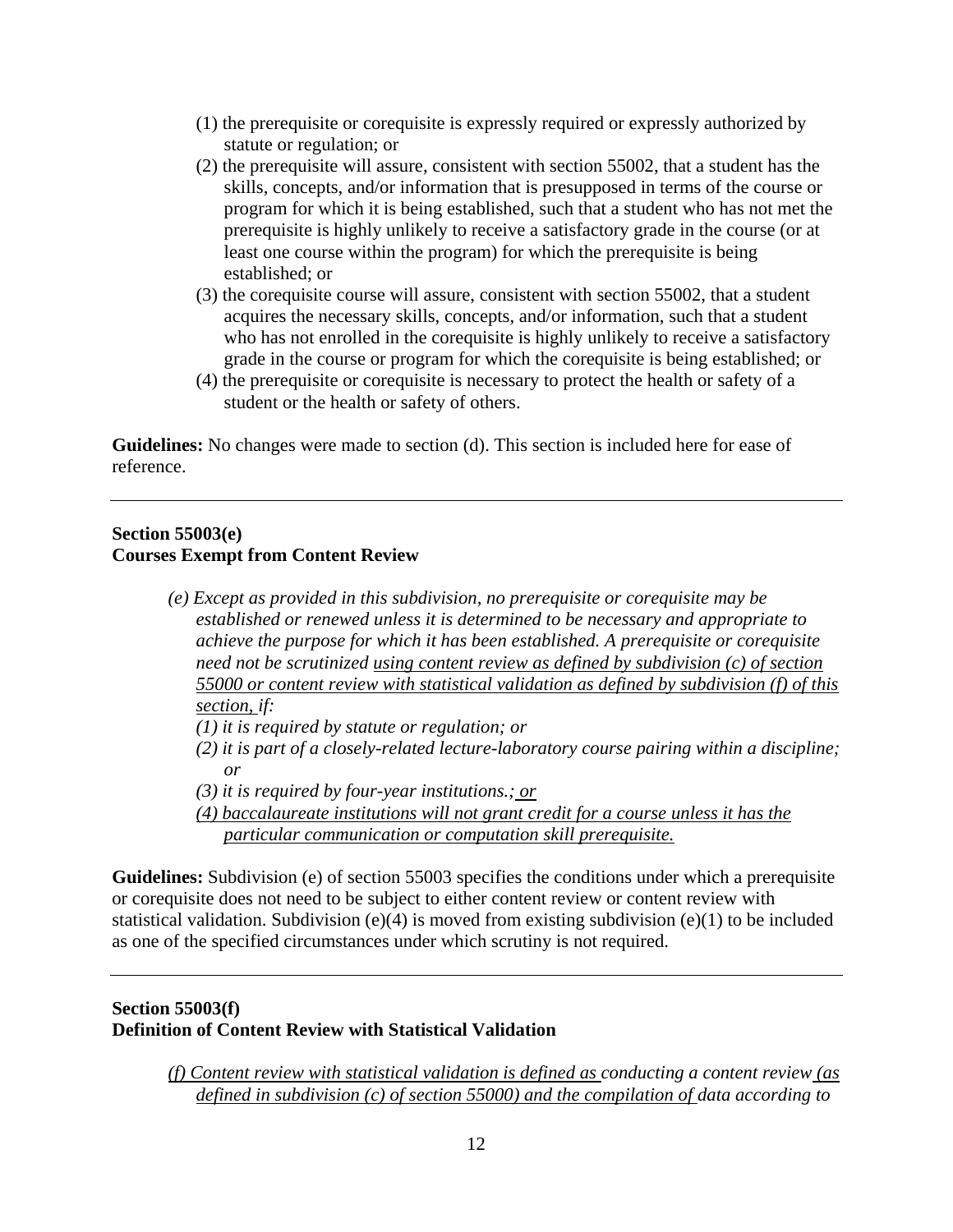*sound research practices which shows that a student is highly unlikely to succeed in the course unless the student has met the proposed prerequisite or corequisite.* 

**Guidelines:** Subdivision (f) of section 55003 provides a clear definition of content review with statistical validation. For more information about statistical validation, refer to *Establishing Prerequisites and Corequisites Based on Content Review with Statistical Validation* under the guidelines for subdivision (a) above.

#### **Section 55003(g) Application of the Regulation regarding Content Review with Statistical Validation**

- *(g) If the curriculum committee, using content review with statistical validation, initially determines, pursuant to section 55002(a)(2)(E), that a new course needs to have a communication or computation skill prerequisite or corequisite, then, despite subdivision (e) of this section, the prerequisite or corequisite may be established for a single period of not more than two years while the research is being conducted and the final determination is being made, provided that all other requirements for establishing the prerequisite or corequisite have been met. The requirements of this subdivision related to collection of data shall not apply when the prerequisite or corequisite is required for enrollment in a program, that program is subject to approval by a state agency other than the Chancellor's Office and both of the following conditions are satisfied:* 
	- *(1) colleges in at least six different districts have previously satisfied the data collection requirements of this subdivision with respect to the same prerequisite or corequisite for the same program; and*
	- *(2) the district establishing the prerequisite or corequisite conducts an evaluation to determine whether the prerequisite or corequisite has a disproportionate impact on particular groups of students described in terms of race, ethnicity, gender, age or disability, as defined by the Chancellor. When there is a disproportionate impact on any such group of students, the district shall, in consultation with the Chancellor, develop and implement a plan setting forth the steps the district will take to correct the disproportionate impact.*

**Guidelines:** The small change to the first sentence of subdivision (g) of section 55003 clarifies that the exceptions set forth therein are applicable only to prerequisites or corequisites that have been established using content review with statistical validation and not those established using solely content review.

#### **Section 55003(h) Publication of Prerequisites, Corequisites and Advisories**

(h) Prerequisites, corequisites, and advisories on recommended preparation must be identified in college publications available to students as well as the course outline of any course for which they are established.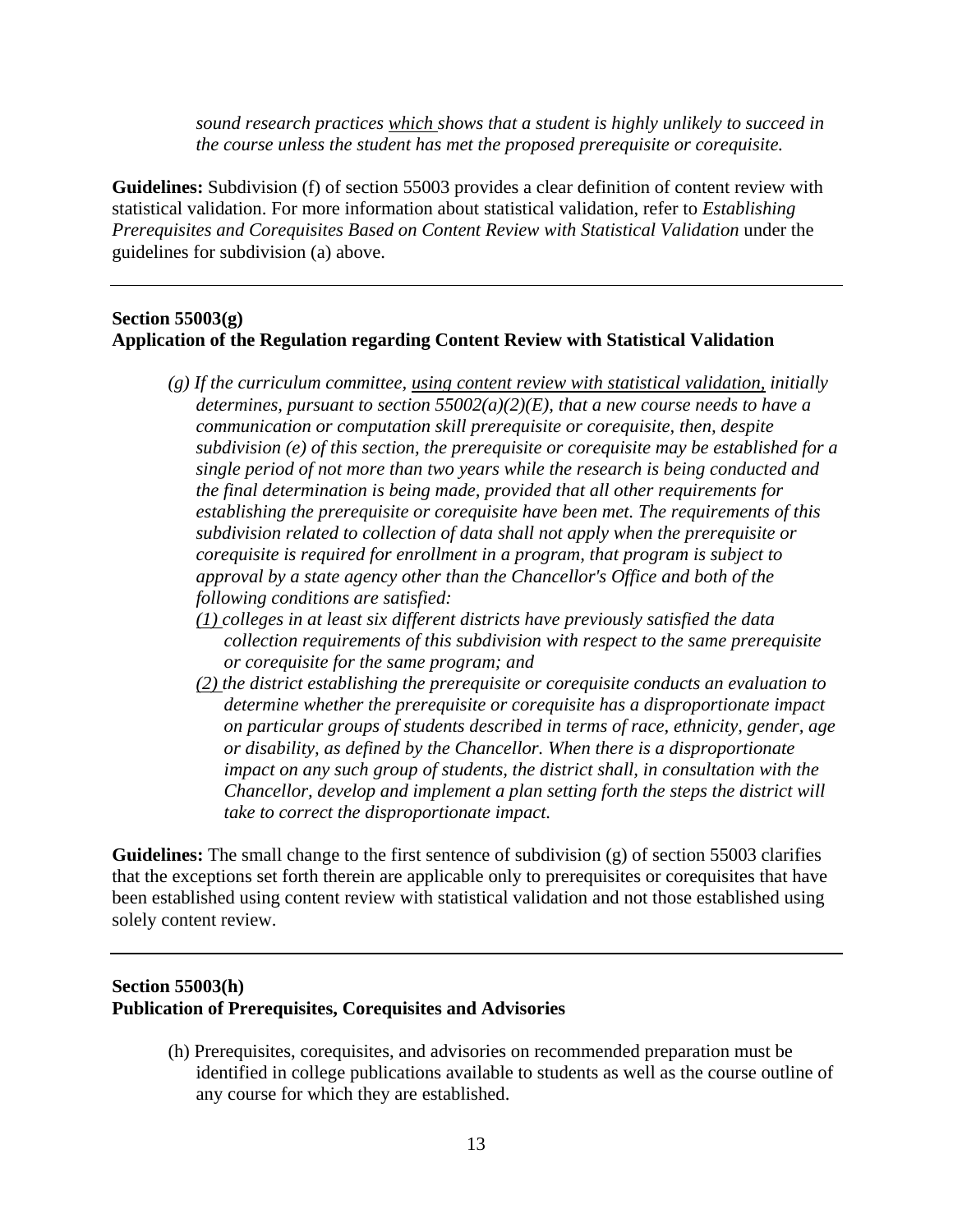**Guidelines:** No changes were made to section (h). This section is included here for ease of reference.

## **Section 55003(i) Reporting of the Establishment of Prerequisites, Corequisites and Advisories to the State**

*(i) By August 1 of each year districts choosing to establish prerequisites, corequisites or advisories shall submit to the Chancellor's Office in the manner specified by the Chancellor the prerequisites and corequisites that were established during the prior academic year. Districts shall also specify the level of scrutiny, i.e., content review as defined in subdivision (c) of section 55000 or content review with statistical validation as defined in subdivision (e) of this section, used to determine whether the prerequisite or corequisite was necessary and appropriate for achieving the purpose for which it was established.* 

**Guidelines:** Subdivision (i) of section 55003 requires that districts establishing prerequisites, corequisites or advisories report to the Chancellor's Office new prerequisites and corequisites established during the year as part of the annual MIS data collection cycle for districts. This data can then be used to report student progress in course offerings, student demographics and assess potential disproportionate impacts.

The evaluation of the effect of new prerequisites should be especially manageable because the Chancellor's Office will use data from the curriculum inventory to track newly developed prerequisites. These data will allow evaluation of the effect of new prerequisites not only at the campus level but at the regional and state level as well.

## **Section 55003(j) Prerequisites across the Entire Curriculum**

(j) Prerequisites establishing communication or computational skill requirements may not be established across the entire curriculum unless established on a course-by-course basis.

**Guidelines:** No changes were made to section (j). This section is included here for ease of reference.

## **Section 55003(k) Requirement for Multiple Measures in Assessment as a Prerequisite**

 *(k) The determination of whether a student meets a prerequisite shall be based on successful completion of an appropriate course or on an assessment using multiple measures, as required by section 55521(a)(3). Any assessment instrument shall be*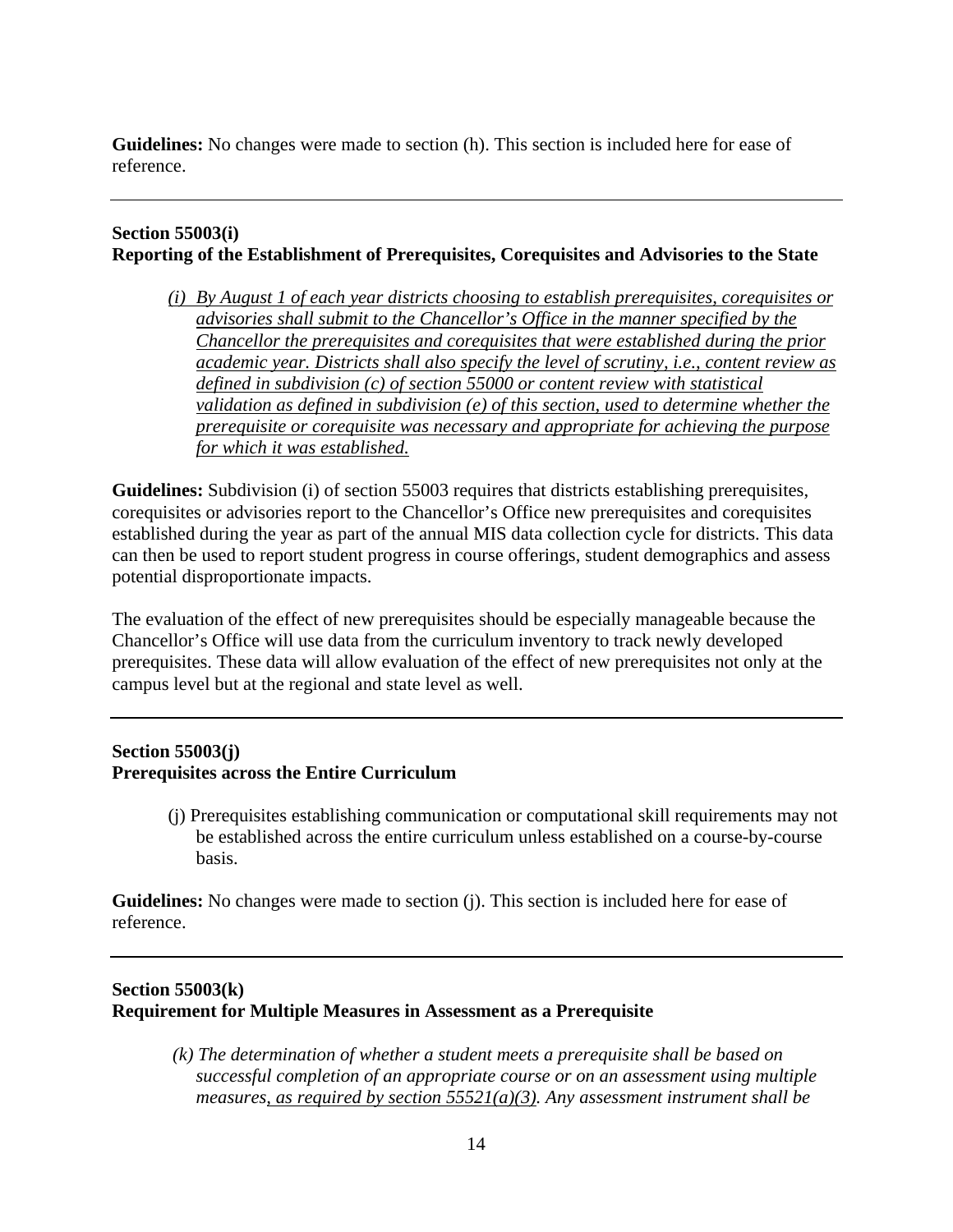*selected and used in accordance with the provisions of subchapter 6 (commencing with section 55500) of this chapter.* 

**Guidelines:** Reference to section 55521(a)(3) makes clear that multiple measures are not satisfied by the use of two or more instruments that are highly correlated. *Multiple Measures and Other Sorrows* (Chancellor's Office, 1998) provides a succinct explanation of the issue.

Title 5 does not prohibit using two tests. It does, though, prohibit using two or more tests that are *highly correlated*. When tests are highly correlated, they are essentially testing the same skills or knowledge. Therefore, you wouldn't really have multiple measures, you would have two instruments yielding the same information. Faculty at the Center for Educational Testing and Evaluation at the University of Kansas (assessment consultants to the Chancellor's Office) have identified a correlation of .75 or higher as the standard for determining whether or not two or more instruments are highly correlated.

#### **Section 55003(l) Monitoring the Impact of Prerequisites and Corequisites**

- *(l) If a prerequisite requires precollegiate skills in reading, written expression, or mathematics, the district shall:* 
	- *(1)ensure that courses designed to teach the required skills are offered with reasonable frequency and that the number of sections available is reasonable given the number of students who are required to meet the associated skills prerequisites and who diligently seek enrollment in the prerequisite course.*
	- *(2) monitor progress on student equity in accordance with section 54220. Monitoring shall include:* 
		- *(A) conducting an evaluation to determine the impact on student success including whether the prerequisite or corequisite has a disproportionate impact on particular groups of students described in terms of race, ethnicity, gender, age or disability, as defined by the Chancellor.*
		- *(B) where there is a disproportionate impact on any such group of students, the district shall, in consultation with the Chancellor, develop and implement a plan setting forth the steps the district will take to correct the disproportionate impact.*

Guidelines: Subdivision (1)(2) of section 55003 requires that districts establishing prerequisites or corequisites monitor whether or not the prerequisites or corequisites have a disproportionate impact on particular groups of students. As with subdivision (c) above, this regulation pertains only to prerequisites in reading, written expression, or mathematics.

Section 55502(d) states that " 'Disproportionate impact' occurs when the percentage of persons from a particular racial, ethnic, gender, age or disability group who are directed to a particular service or placement based on an assessment instrument, method, or procedure is significantly different from the representation of that group in the population of persons being assessed, and that discrepancy is not justified by empirical evidence demonstrating that the assessment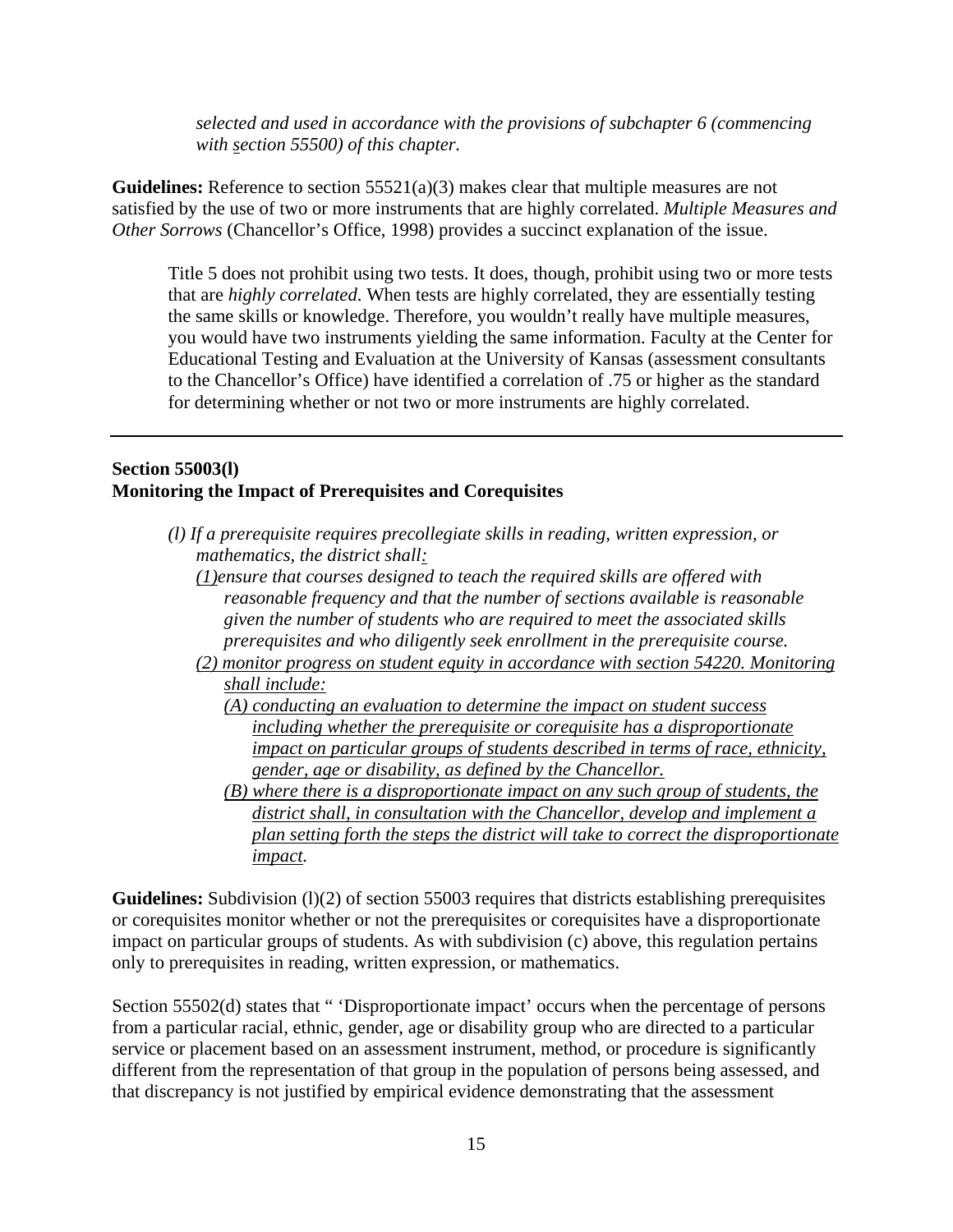instrument, method or procedure is a valid and reliable predictor of performance in the relevant educational setting." This definition serves well as a general definition for the broader topics of prerequisites and corequisites.

At the current time, the Board of Governors has identified the following subgroups for the purposes of MIS reporting: African-American, American Indian/Alaskan Native, Asian, Filipino, Hispanic, Pacific Islander, and White Non-Hispanic; 19 or less, 20-24, 25-29, 30-34, 35-39, 40- 49, 50 and above; male and female. This information is provided for reference. A college may define its subgroups in a different way to address specific local circumstances.

To assess impact, colleges currently collect disaggregated student success data to ascertain whether any specific cohort of students is struggling with success. Such data can be correlated with specific courses and the data from the curriculum inventory which tracks newly implemented prerequisites or corequisites. However, coming to an understanding of what exactly constitutes "student equity" is more of a challenge.

As stated in the Academic Senate paper *Student Equity: From Dialog and Access to Action* (2010), "Equitable does not mean equal, but it does require that the results are close enough to the percentages of the original cohort group to be acceptable." It is with this concept of equity in mind that the Academic Senate makes the following recommendations for action:

- Agree upon a statistical definition of equity that will be used by the district or college researchers or whoever is providing student equity data.
- Develop an expanded definition of equity based on the college mission, community needs, or other criteria relevant to students.
- Disseminate the definitions of student equity to all campus constituents.
- Agree upon categories of cohorts of students that are important to track, starting with the historically underrepresented groups required in title 5.
- Disaggregate data by relevant groups or cohorts for all data sets.
- Examine data and evidence deeply and critically when there appears to be a disproportional impact.

## **Section 55003(m) Sufficient Course Sections to Meet Corequisite**

(m) Whenever a corequisite course is established, sufficient sections shall be offered to reasonably accommodate all students who are required to take the corequisite. A corequisite shall be waived as to any student for whom space in the corequisite course is not available.

**Guidelines:** No changes were made to section (m). This section is included here for ease of reference.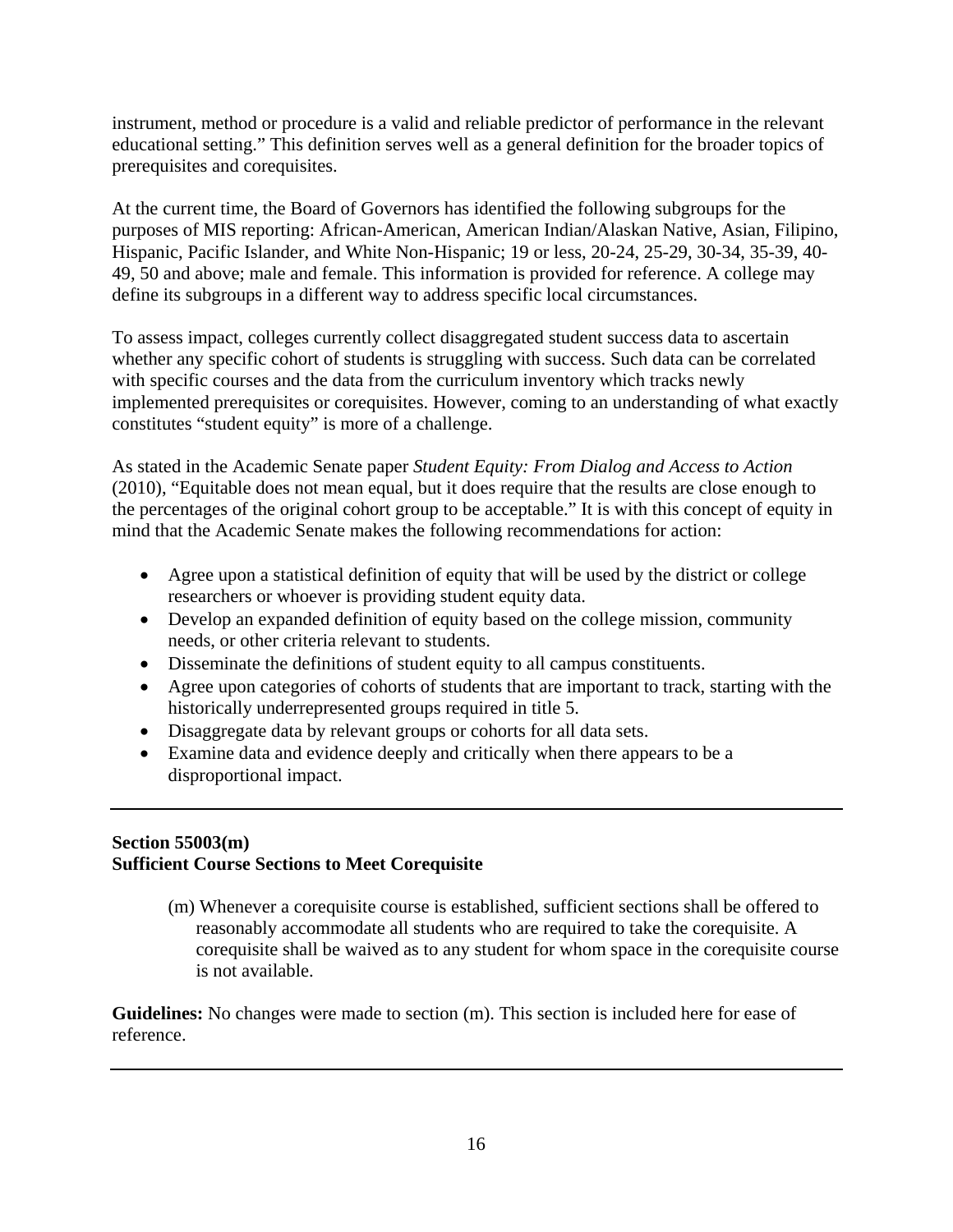#### **Section 55003(n) Exit Tests**

(n) No exit test may be required to satisfy a prerequisite or corequisite unless it is incorporated into the grading for the prerequisite or corequisite course.

**Guidelines:** No changes were made to section (n). This section is included here for ease of reference.

#### **Section 55003(o) Student Failure to Meet a Prerequisite or Corequisite**

 *(o) The determination of whether a student meets a prerequisite shall be made prior to his or her enrollment in the course requiring the prerequisite, provided, however, that enrollment may be permitted pending verification that the student has met the prerequisite or corequisite. If the verification shows that the student has failed to meet the prerequisite, the student may be involuntarily dropped from the course*. *If the student is dropped, the applicable enrollment fees shall be promptly refunded. Otherwise a student may only be involuntarily removed from a course due to excessive absences or as a result of disciplinary action taken pursuant to law or to the student code of conduct.* 

**Guidelines:** Subdivision (o) of section 55003 clarifies that students who are dropped due to failure to meet a prerequisite or corequisite shall receive a prompt refund of the applicable enrollment fees.

The timing of the actions outlined in this subdivision reinforces the need to have clearly delineated and efficient processes in place for verifying whether or not a student has met a prerequisite or corequisite.

#### **Section 55003(p) and (q) Student Challenge of Prerequisites or Corequisites**

- (p) Any prerequisite or corequisite may be challenged by a student on one or more of the grounds listed below. The student shall bear the initial burden of showing that grounds exist for the challenge. Challenges shall be resolved in a timely manner and, if the challenge is upheld, the student shall be permitted to enroll in the course or program in question. Grounds for challenge are:
	- (1) The prerequisite or corequisite has not been established in accordance with the district's process for establishing prerequisites and corequisites;
	- (2) The prerequisite or corequisite is in violation of this section;
	- (3) The prerequisite or corequisite is either unlawfully discriminatory or is being applied in an unlawfully discriminatory manner;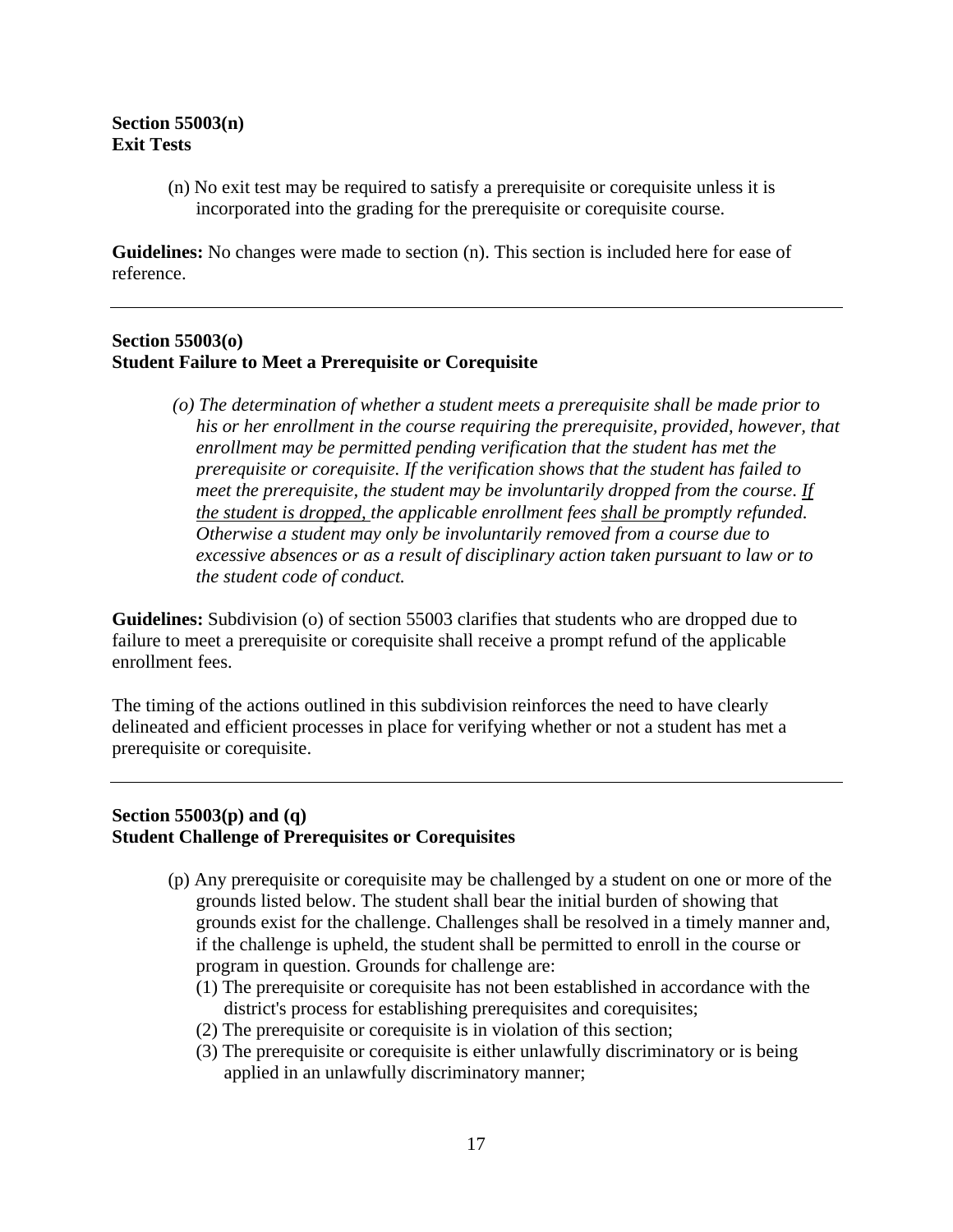- (4) The student has the knowledge or ability to succeed in the course or program despite not meeting the prerequisite or corequisite;
- (5) The student will be subject to undue delay in attaining the goal of his or her educational plan because the prerequisite or corequisite course has not been made reasonably available; or
- (6) Such other grounds for challenge as may be established by the district governing board.
- (q) In the case of a challenge under subdivision p)(3) of this section, the district shall promptly advise the student that he or she may file a formal complaint of unlawful discrimination pursuant to subchapter 5 (commencing with section 59300) of chapter 10 of this division. If the student elects to proceed with the challenge, completion of the challenge procedure shall be deemed to constitute an informal complaint pursuant to section 59327.

**Guidelines:** No changes were made to sections (p) and (q). These sections are included here for ease of reference.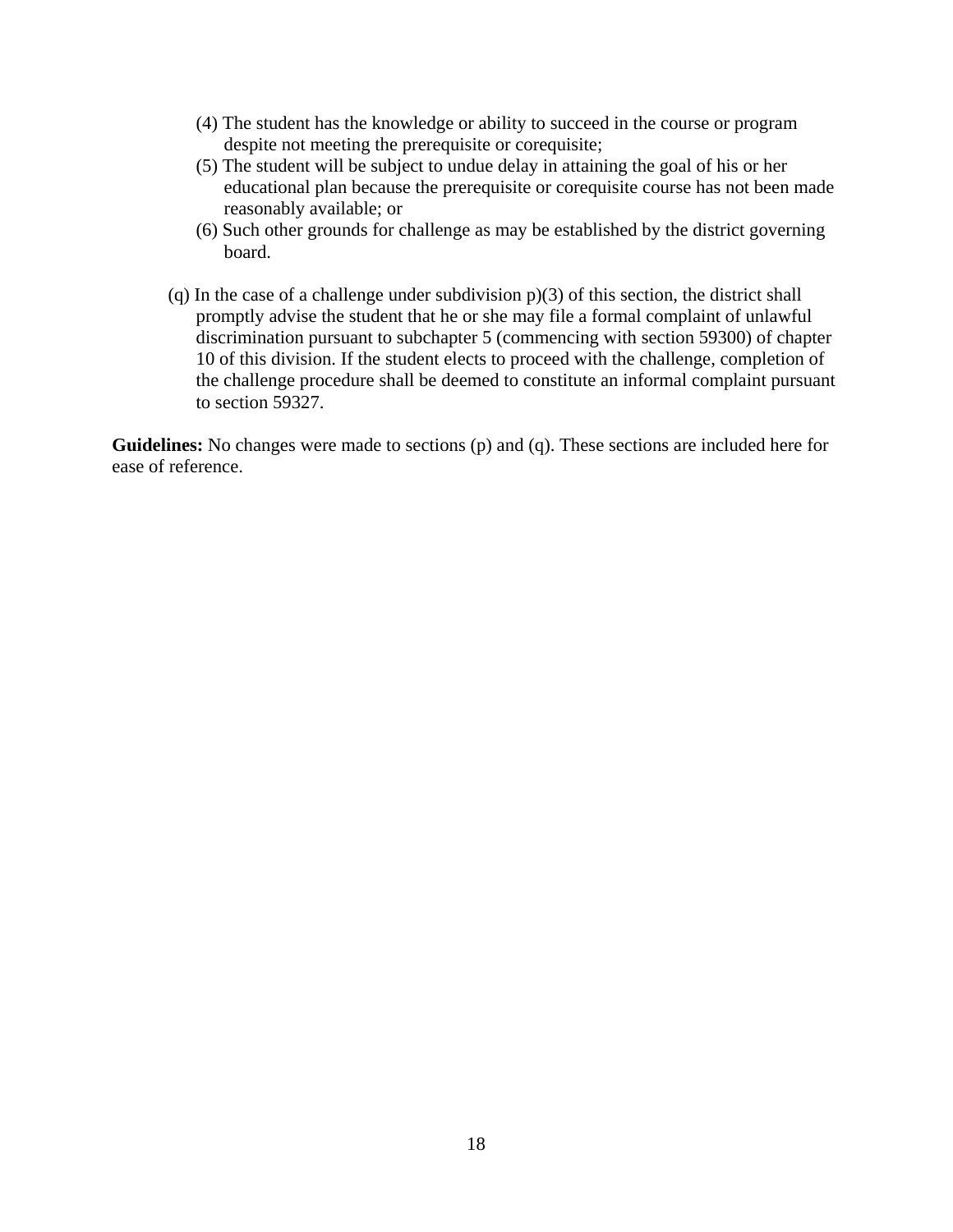#### **Appendix A**

## Frequently Asked Questions

This following are common questions and answers on the implementation of title 5 requirements related to the establishment of course prerequisites, corequisites and advisories. Originally published in 1997, the Q&A document has been updated to correct regulatory citations and to reflect the new changes to California Code of Regulations, title 5, section 55003 adopted by the Board of Governors in March 2011 that allow colleges the option of establishing prerequisites by content review with statistical validation or content review only.

In a collegial effort to fully inform colleges regarding the development and implementation of prerequisites, corequisites, and advisories on recommended preparation, the state Chancellor's Office and the System Advisory Committee on Curriculum are issuing this and a companion guidelines document that discuss these issues in greater detail.

#### **1. What are prerequisites?**

Prerequisites are conditions of enrollment that students are required to meet prior to enrollment in particular courses and programs. The assignment of a prerequisite to a course signifies that the courses, skills, or body of knowledge described in the prerequisite are **essential** to the success of the student in that course and that it is **highly unlikely** that a student who has not met the prerequisite will receive a satisfactory grade in the course (or at least one course in the program) for which the prerequisite has been established.

#### **2. When must a course have a prerequisite or corequisite?**

There are several purposes for which districts may choose to adopt policies for establishing prerequisites or corequisites. Title 5, section 55003(d) states that prerequisites or corequisites may be established for any of the following purposes:

- a) The prerequisite or corequisite assures that students without specified skills, concepts, or information necessary for success in the "target" course are highly unlikely to receive a satisfactory grade without meeting the prerequisite or corequisite. There are at least two situations in which to apply this principle: One would rest upon the students' communication or computational skills and their application in the course for which the prerequisite is established; and the other would rest upon the students' subject knowledge or mastery derived from previous courses or experiences. Faculty in the discipline under review and the curriculum committee must play major roles in the establishment of prerequisites and corequisites as well as the determination of the factors affecting a student's likelihood of succeeding in a course without the specified prerequisite or corequisite.
- b) **The prerequisite or corequisite is necessary to protect the health and safety of a student or the health and safety of others**. Some courses include forms of student participation that require significant vigilance to assure that no harm comes to the student or others. In many cases, the course design and teaching methodology may successfully address any health and safety issues so that they need not be stated as prerequisites. Sometimes, however, the course design cannot ensure that students will consistently learn safe practices because of time constraints or circumstances that make learning these skill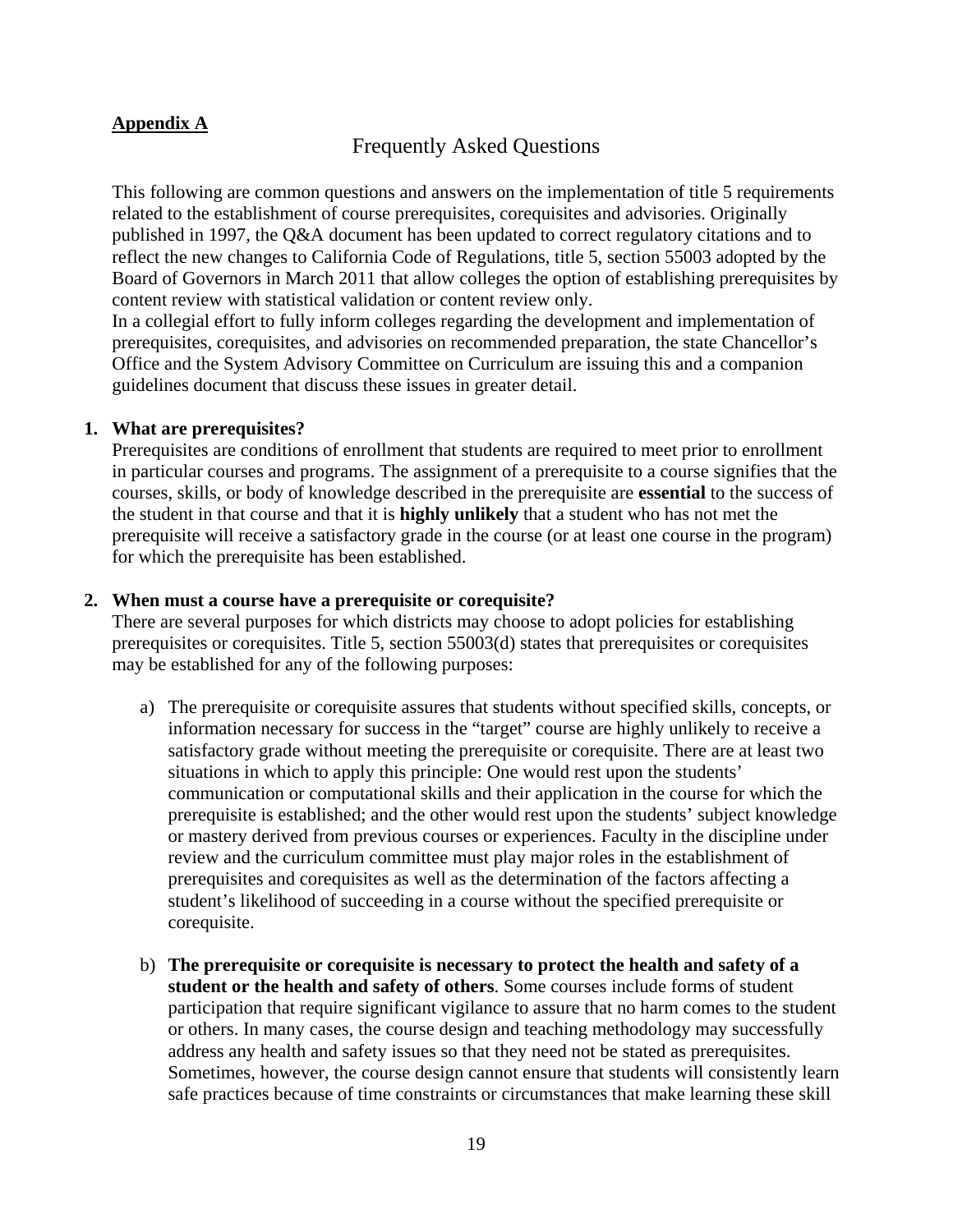problematic. In this situation, it may be necessary to establish a safety demonstration as a prerequisite to enrollment, consistent with title 5, sections 55003(d)(4) and 58106(b).

This provision for establishing a link between safety and prerequisites and corequisites should not be used as a means for barring a student from courses because the student's primary language is not English, or because of fears or stereotypes concerning problems that may result from a student's disability. If language is an issue and a college (and district) wishes to establish a communication prerequisite, colleges must meet the levels of scrutiny described in title 5, section 55003(a) and (g).

Additional discussion of the prudent use of health and safety prerequisites occurs in the Academic Senate document, *Good Practices for the Implementation of Prerequisites* (pp. 9-10).

However, a district governing board is **required** to establish prerequisites in the following circumstances:

- a) The district and/or college curriculum committee(s) has determined that a student is highly unlikely to receive a satisfactory grade in a course without knowledge or skills acquired outside the course.
- b) **The prerequisite is expressly required by statute or regulation.** It is often the case that accrediting or licensing bodies with oversight responsibilities for particular subject matter curricula in community college courses have specific statutory or regulatory requirements for enrollment in some courses.
- **3. Does establishing a prerequisite or corequisite for a course mean that colleges must restrict the enrollment in the course to students who meet the prerequisite or corequisite?**

Yes, it does. A course that has a prerequisite or corequisite signifies that a district has carefully reviewed course content and requirements, entrance and exit skills, and the knowledge necessary for the student to achieve a satisfactory grade in the course for which the prerequisite or corequisite is obligatory. On the basis of this review, a determination has been made that a student without this prerequisite or corequisite would not have a high expectation of success in the course. Moreover, the very definitions of the terms "prerequisite" and "corequisite" make clear that it is a condition of enrollment that a student is required to meet. Consequently, once a prerequisite or corequisite has been established, it must be uniformly enforced. Students who believe that they are able to meet the prerequisite or corequisite in a different manner should be informed of the district's procedures for challenging the prerequisite or corequisite.

**4. Should instructors be responsible for assuring that students in their courses have met established prerequisites or corequisites?** 

This is not the preferred practice. In the beginning, when the colleges are initializing their enforcement procedures, while it may be necessary to utilize instructors in this manner, the obligation to assure that prerequisites and corequisites have been met is an institutional one, and individual instructors should not be solely expected to bear responsible for this function except, perhaps, on an interim basis while the colleges' computer systems are upgraded to address this responsibility electronically. Additionally, although many colleges have elected to implement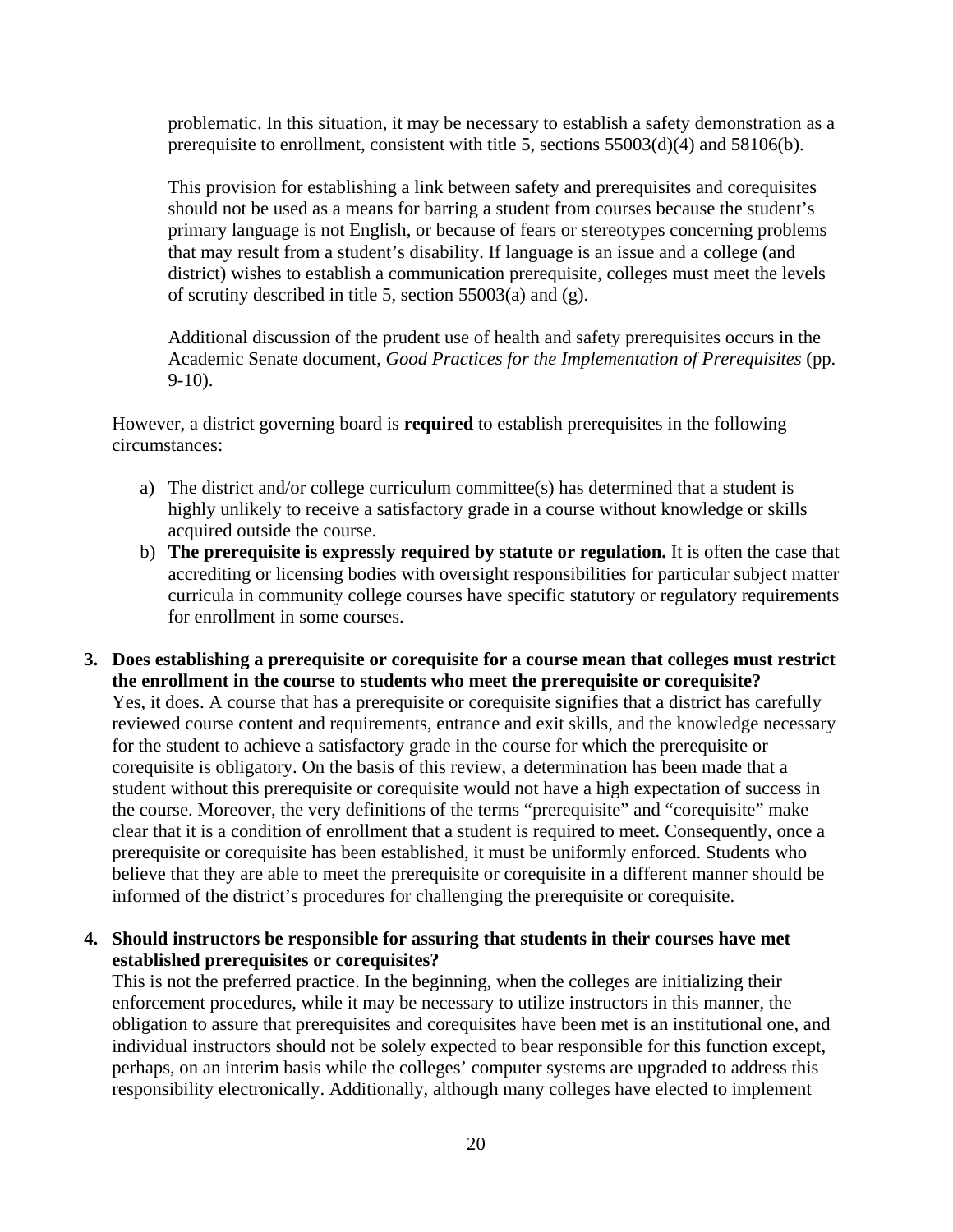automated computer prerequisite/corequisite checks, it should be kept in mind that while a computer check is surely a convenient method for the prerequisite/corequisite check activity, there is no requirement that colleges **must** rely upon computers if they do not choose to do so. Please see the Academic Senate document, *Good Practices for the Implementation of Prerequisites* (p. 19) for another discussion of this subject.

**5. Who is responsible for implementing prerequisites and corequisites, once they've been established in accordance with title 5 and our district policy?** 

The intent of establishing prerequisites and corequisites is to help to assure student success; therefore, all college staff who work directly with students have a responsibility to be knowledgeable about the district's prerequisite and corequisite policy and its implementation, at least to a degree commensurate with their level of contact with students. This can be made most effective by having prerequisite and corequisite policies and procedures, descriptions, and definitions written in clear, understandable language and widely distributed to the student body in catalogs, schedules of classes, student handbooks, flyers, signs, etc.

This "whole campus community" approach to prerequisite and corequisite information should be reinforced by staff and faculty training so that staff to whom students turn for information on courses (e.g., admissions and registration staff, assessment staff, orientation providers, counselors, instructors, and faculty advisors) can explain the concept of prerequisites and corequisites and how they are applied at the college, the manner in which challenges may be made, and where students can go for more detailed information. This type of staff training also helps to ensure that information provided to students on prerequisites and corequisites will be consistent. Consistency in the implementation of prerequisites and corequisites is crucial if students are to take the need for academic preparation seriously and realize their responsibility in the overall success of the prerequisite and corequisite process.

- **6. Can a staff or faculty member "waive" an enrollment requirement for a student who wishes to enroll in a course that has an established prerequisite or corequisite?**  No they cannot. Once a prerequisite or corequisite has been legally established and adopted for a course, all students wishing to enroll in that course must meet the prerequisite or corequisite, and this requirement must be applied consistently. As mentioned above, title 5 [§ 55003(b)(5) and (p)] requires colleges to establish procedures by which students may challenge prerequisites and corequisites and describes the grounds on which such challenges may be based. If the challenge is subsequently upheld, the student will be permitted to enroll in the course.
- **7. If a college uses content review with statistical validation to establish a prerequisite or corequisite, does a college have two years to collect data for a new prerequisite or corequisite for an established course, and can students be required to meet the new prerequisite or corequisite during this time period?**

No, it does not. Districts and colleges wishing to add a new prerequisite or corequisite to an **existing** course do not have a two-year "window of opportunity" for affixing a new condition of enrollment here. The research showing this prerequisite or corequisite to be necessary for student success must be conducted **prior** to students being expected to meet it. This may be done by using the college's historical data on student performance and student completion/noncompletion of the proposed prerequisite and correlated with student performance and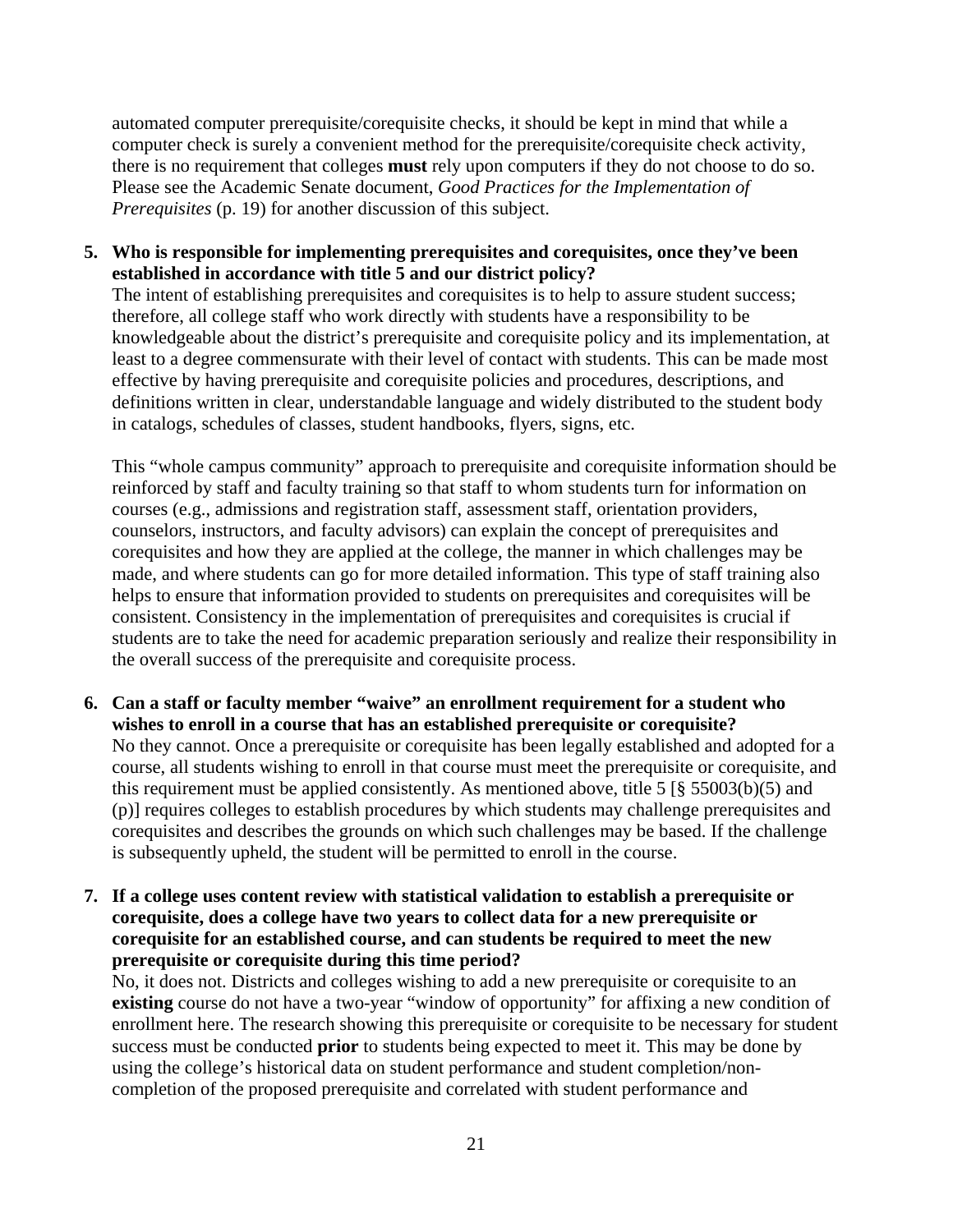completion/non-completion of the "target" course. These data should be available in the college's database and other student records. Note that when colleges in at least six different districts have previously satisfied the data collection requirements of this subdivision with respect to the same prerequisite or corequisite for the same program, the data collection requirement does not apply.

It may be discovered that the new prerequisite can be met by the college's assessment and placement processes. If this appears to be a viable approach, instructional faculty in the discipline(s) should meet with the counseling faculty to identify with them the student attributes and abilities to be used as complementary, appropriate multiple measures in union with an approved testing instrument to determine a student's readiness for entrance into a target course. Additionally, cut scores or ranges would need to be reviewed to ensure that they remain useful in determining skill levels for meeting prerequisites. For a new prerequisite, these may be initially arrived at through a well-documented empirical or judgmental approach by faculty in the discipline as described in *Standards, Policies and Procedures for the Evaluation of Assessment Instruments Used in the California Community Colleges.*

Data analysis is not required when prerequisites or corequisites are subject to approval by a state agency other than the Chancellor's Office.

**8. Do courses without prerequisites, corequisites or advisories on recommended preparation have to undergo a content review?** 

No, they do not. Title 5 does not require content review for courses without a prerequisite, corequisite, or advisory.

## **9. What is a minimal description of the process for performing a content review?**

The content review process should, at a minimum, be comprised of the following steps:

- a) Faculty in the discipline should review the course;
- b) The process should be based on the examination of the course outline of record, course syllabi, texts, tests, and other grading criteria;
- c) The body of knowledge or skills determined as necessary and appropriate for a student to be successful in the "targeted" course should be documented;
- d) A course that develops the substantive skills or body of knowledge required by the target course should be identified, then reviewed for exit knowledge and skills; or an assessment process should be identified that could measure the necessary skills or body of knowledge; and,
- e) A systematic matching of the knowledge and skills between those required in the targeted course and those developed or measured by the proposed prerequisite or corequisite should be documented to determine whether a rational basis exists for requiring the course or assessment procedure as a prerequisite or corequisite.
- **10. What requirements must a college satisfy in order to establish prerequisites or corequisites using a "content review only" methodology?**

The Board of Governors adopted title 5 changes in March 2011 that allow colleges to establish reading, written expression and mathematics prerequisites and corequisites for college level courses not in a sequence using content review only. In addition to the policies required for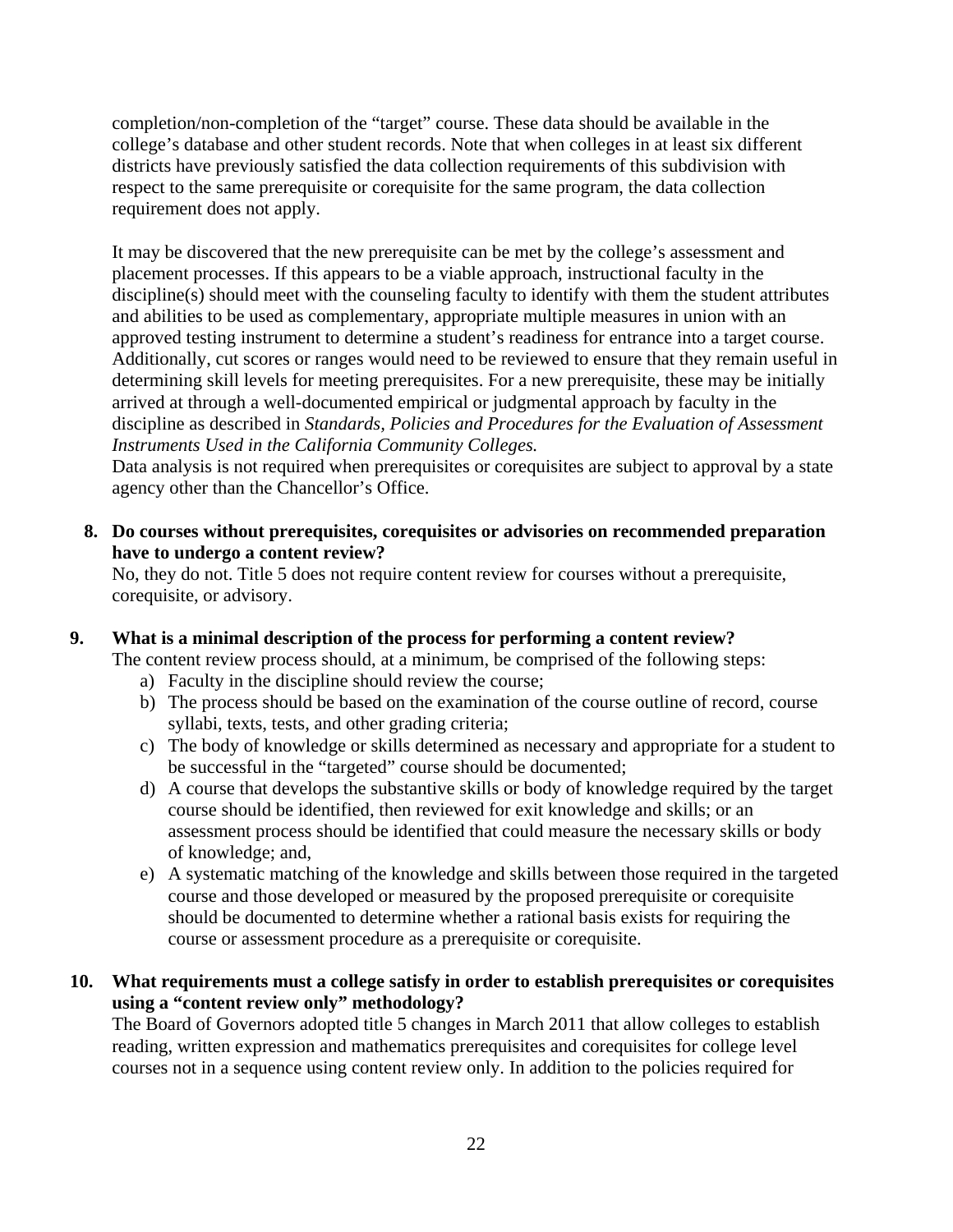either level of scrutiny – content review with statistical validation or content review only – for content review only, a college's governing board must also first adopt a plan that specifies:

- the method used to determine which courses might be the most compelling candidates for new prerequisites or corequisites
- the provision of appropriate numbers of prerequisite or corequisite course sections
- the assurance that other degree applicable courses are available such that student progress toward their educational goals is not unnecessarily impeded
- training for the curriculum committee, and
- the use of research to evaluate the effect of new prerequisites on student success, with particular attention to disproportionate impact.

In addition, colleges must ensure they meet the following general requirements that are applicable to both the establishment of prerequisites and corequisites using content review only or content review with statistical validation methodologies:

- Adopt policies on how the college plans to adopt only those prerequisites, corequisites, and advisories on recommended preparation that the college determines are "necessary and appropriate for achieving the purpose for which it is established;"  $\left[\frac{8}{9}55003(b)(1)\right]$
- Adopt procedures to assure that "courses for which prerequisites or corequisites are established will be taught in accordance with the course outline of record;"  $\left[\frac{8}{9}55003(b)(2)\right]$
- Adopt policies to ensure that "each section of the prerequisite or corequisites is to be taught by a qualified instructor" and in accordance with the course outline of record;  $\left[ \frac{8}{3} \right. 55003(b)(3)$ ]
- Adopt a process for the review of prerequisites and corequisites at least once every six years and periodic review of advisories to assure they remain necessary and appropriate. For vocational courses or programs, title 5 requires prerequisites and corequisites to be reviewed every two years;  $[\S 55003(b)(4)]$
- Establish the basis and process for students to challenge the application of a prerequisite or corequisites consistent with 55003(p). [§ 55003(b)(5) and (p)]
- Prerequisites establishing communication or computational skill requirements may not be established across the entire curriculum unless established on a course-bycourse basis;  $\lceil \frac{8}{55003}(i) \rceil$
- Determination of whether a student meets a prerequisite shall be based on successful completion of an appropriate course or on an assessment using multiple measures; [§ 55003(k)]
- Ensure that courses and sections designed to teach the requisite precollegiate skills in reading, written expression, or mathematics are available with reasonable frequency based on the number of students who are required to meet the prerequisites or corequisites; [§ 55003(*l*)(1)]
- For precollegiate courses in reading, written expression or mathematics, conduct an evaluation to determine the impact on student success and whether there is any disproportionate impact; Where there is disproportionate impact, develop and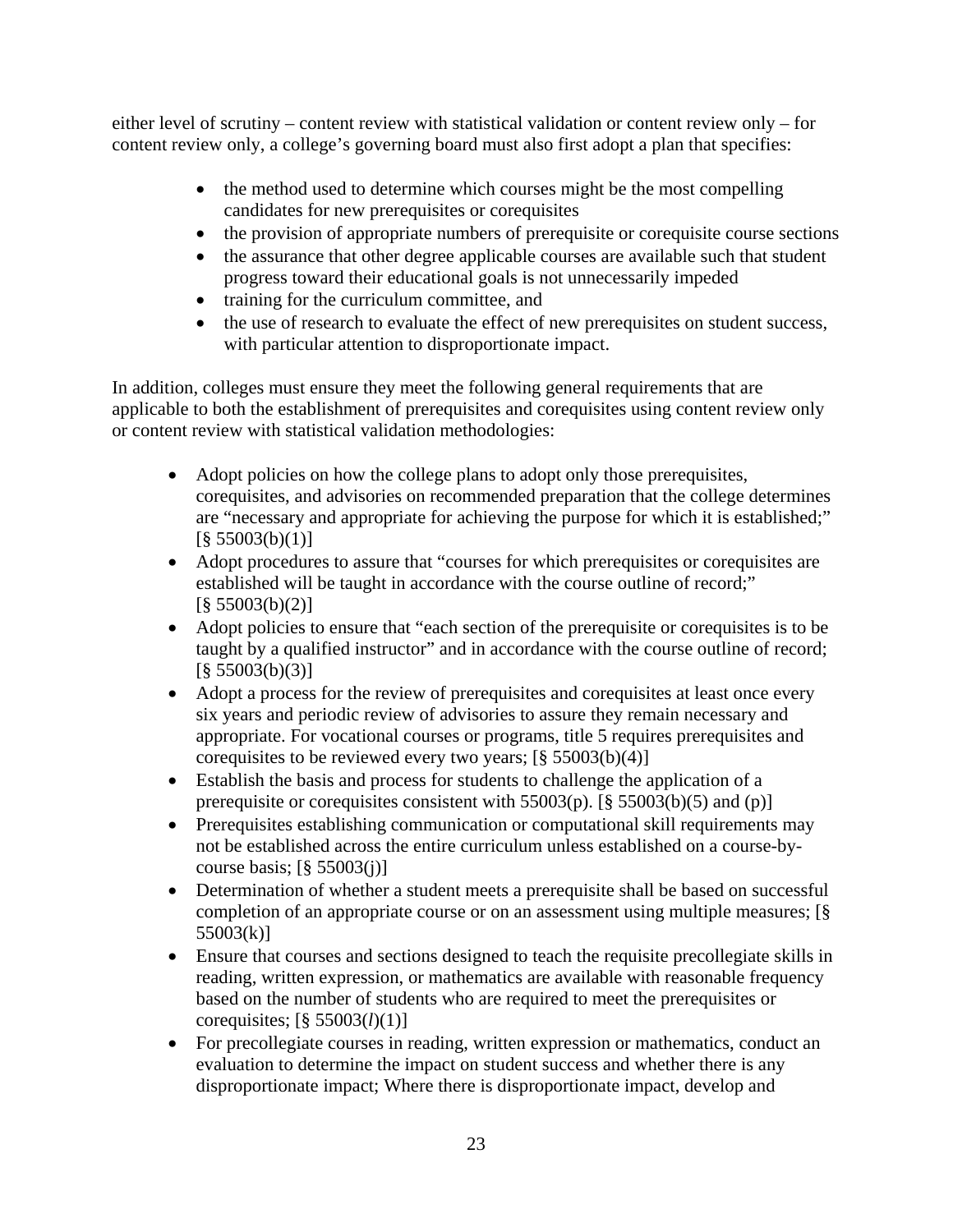implement a plan, in consultation with the Chancellor's Office, to correct the disproportionate impact;  $[\S 55003(l)(2)(A)$  and (B)]

 Ensure that, no exit test be required to satisfy the prerequisite or corequisite unless incorporated into the grading for the course;  $[\S 55003(n)]$ 

**Note:** *the above also applies for establishing prerequisites for courses in a sequence, with the exception of having to evaluate disproportionate impact.*

## **11. How should colleges monitor prerequisites and corequisites for any disproportionate impact?**

Title 5, section  $55003(l)(2)$  ties the establishment of prerequisites with the student equity plan provisions of section 54220 to ensure that prerequisite requirements in precollegiate reading, written expression or mathematics do not have a disproportionate impact on particular groups of student in terms of race, ethnicity, gender, age, or disability. Section 54220 delineates the requirements for college student equity plans and identifies five broad areas that colleges are required to address: (1) access, (2) retention, (3) degree and certificate completion, (4) ESL and basic skills completion, and (5) transfer. The Chancellor's Office plans to issue further guidance on this issue in the future. The Academic Senate's paper *Student Equity: From Dialog and Access to Action* provides a thoughtful approach regarding data collection and analysis to address this question**.**

## **12. Are there any reporting requirements that colleges need to meet in the title 5 regulations adopted by the BOG in March 2011?**

Yes, there are. Title 5, section 55003(i) requires colleges to report by August  $1<sup>st</sup>$  of each year all prerequisites, corequisites, or advisories established during the prior year. Districts are also required to specify the level of scrutiny used to establish the prerequisite, whether content review only or content review with statistical validation. The CCCCO Curriculum Inventory is being updated to allow colleges to report this information annually. This information will also be used to update the BOG on the impact of the prerequisite regulatory changes.

- **13. If a college uses content review only to establish reading, written expression or mathematics prerequisites or corequisites for one course in a program, does the college have to establish all courses in the program using the content review only methodology?**  No, it does not. Title 5, section 55003 allows colleges to use either content review only or content review with statistical validation to establish prerequisites or corequisites for courses or programs. If one approach is used to establish prerequisites or corequisites in one course, it does not prohibit the college from using the second approach as long as title 5 requirements are met for the use of the applicable methodology.
- **14. What is the relationship between assessment test cut scores or ranges, and prerequisites?**  Colleges justify their assessment test(s) cut scores or ranges for placement recommendations with data that are collected and analyzed for this purpose. Subsequently, these data are relevant to the continued use of prerequisites for these or subsequent courses in that they indicate students' relative expectancy of success in the course(s) for which the data have been analyzed.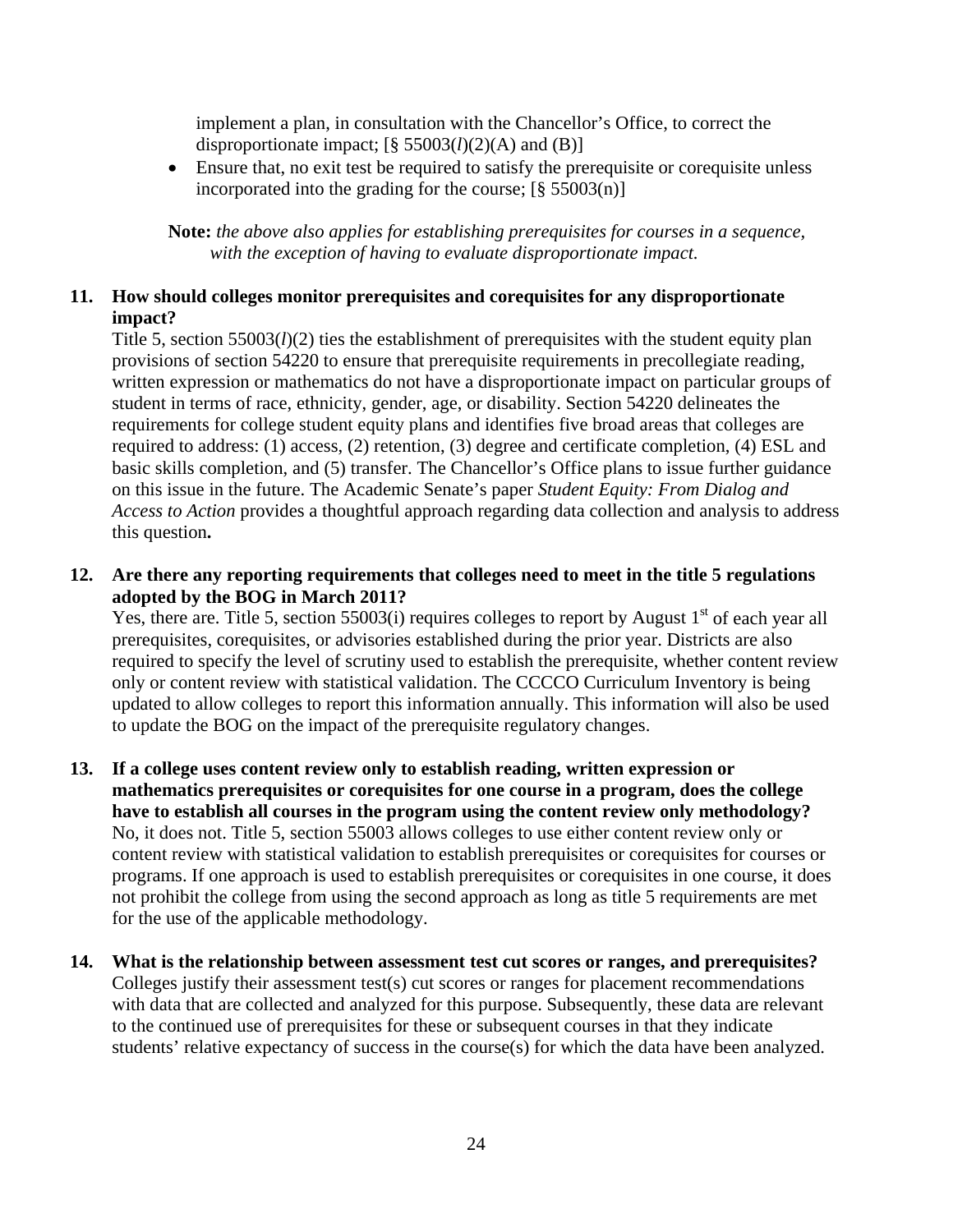Test instruments' cut scores or ranges, are established on the basis that students who score above the identified cut score have a relatively greater expectancy of success in the course for which the placement is recommended than those who score below it. If the cut score validation does not demonstrate this, then the prerequisite(s) must be set aside until the validation difficulties are identified and resolved. Any prerequisites for that course would have to be removed from subsequent catalogs and schedules and could not be enforced until the problems were resolved.

This action would be necessary because the predictive "power" of the prerequisite's completion would be predicated upon the acquisition of a skill or skill level not substantiated by the data collected and reviewed for this effort. Such prerequisites could be changed to advisories on recommended preparation during this time.

#### **15. Can an assessment test score be used as a prerequisite if it is from an approved test and has been locally validated for placement into that course?**

Not on its own. A single test score (or any other single assessment measure) cannot be used as a prerequisite. However, one or more test scores may be used as part of a broader multiplemeasures approach for determining a student's readiness for a course. In the event that a college or district chooses to use multiple **instrument** scores for meeting prerequisites, they must all be assessment instruments on the Chancellor's approved instrument list, and have locally validated cut scores or ranges, and not be highly correlated (i.e., they may not have a correlated value of .75 or higher). Any single test score listed in catalogs, course schedules, or any other college documents as a prerequisite cannot be enforced and such descriptions need to be removed at the next publishing opportunity.

#### **16. Can a college require a grade of "B" or better as the standard for successful completion of a prerequisite course?**

No, it cannot. Title 5, section 55023 defines "satisfactory grade" as A, B, C, or P. Therefore, since "C" is a satisfactory grade, a college should not establish "B" as the lowest grade for determining satisfactory completion of a course serving as a prerequisite. This standard applies to courses that do not function as prerequisites as well. If faculty members suspect that students who receive a "C" are less prepared to do well in a succeeding course, then a solution would appear to be that faculty re-examine the academic rigor and standards of the prerequisite course(s) as well as the exit skills and knowledge they maintain to be necessary to ensure student success in the "target" course(s).

But other considerations are in play here too. Section 55040 discusses course repetition and permits students to repeat **only** courses for which a "substandard" grade of "D," "F," or "NP" has been recorded. Consequently, if the grade of "B" is established as a prerequisite, a student with a "C" could not progress further in the respective course sequence because the "C" grade would not allow repetition of the course, so there would be no way for the student to meet the prerequisite.

#### **17. Do title 5 regulations require a lottery?**

No, they do not. Enrollment in a program or block of courses via a "lottery" is not required by title 5. But, if you cannot accommodate all the students who meet prerequisites for your program, then you will need to use some nonevaluative student selection technique. **A lottery system is**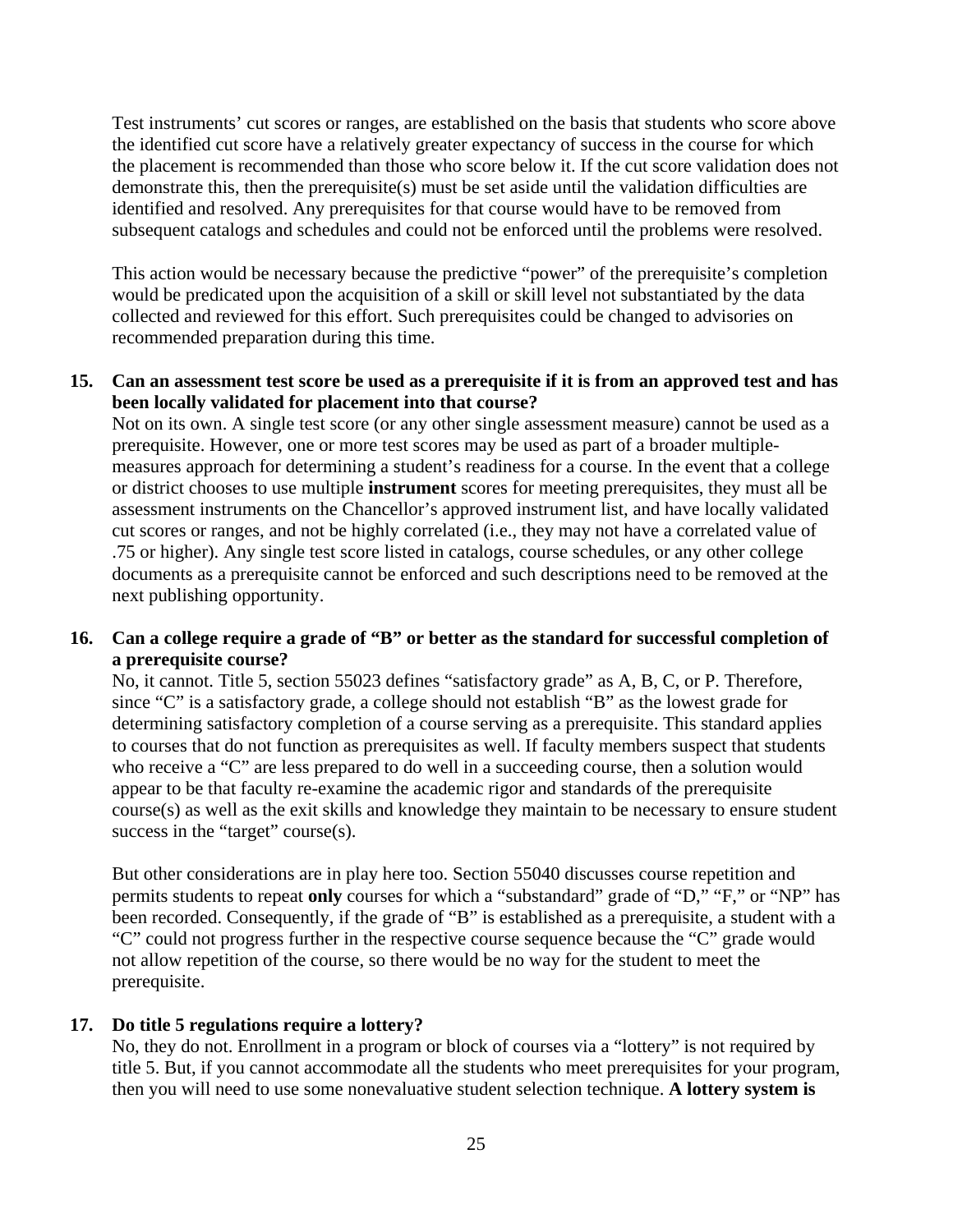**one option, but it is certainly not the only one and it may be the least desirable possibility**. For example, a simple first-come-first-served system with a waiting list has the virtue of ensuring that students who are not accepted for a particular term are at least given some assurance that, if they meet established prerequisites, they will get in at some known point in the future.

**18. How do we make certain that the best students will enroll in our programs if everyone enrolled in the college is eligible and we have limited slots for admission?**  With the increased focus on outcomes, there is the danger that colleges will in turn focus their attention on students who are perceived as the most likely to succeed, on the "best" students. Therefore, we approach this question from a different perspective.

Colleges must be explicit about identifying the skills and abilities that students **must** have to be successful, and establishing the linkages between attaining those skills and enrollment into program courses. This may be done by having curriculum committees and discipline faculty who establish prerequisites, corequisites and advisories and identify entrance and exit skills work closely with counselors and faculty advisors.

As discussed above, it can and often does happen that the number of students who meet all appropriate prerequisites or corequisites still exceeds the numbers of available slots in a program; however, this does not mean those slots will be "taken up" by students who will drop out of the programs because of their poor academic preparation. If all necessary and appropriate prerequisites have been established and enforced, all students eligible for enrollment will be highly likely to succeed. This would mean that consistent and evenly applied grading criteria and teaching methodologies be used in prerequisite and corequisite courses to truly reflect the skills and abilities that program faculty have researched and determined students need to be successful. If this has been properly done, then using nonevaluative criteria to further limit enrollment is merely a way of fairly and equitably deciding which of the well-qualified students will have the opportunity to enroll in any given term.

Just as importantly, counseling faculty and faculty advisors must be aware of the student attributes (e.g., desire, motivation, study skills) that would help to assure students would be able to succeed and persevere. A true symbiosis of desire and qualification as identified and recognized by faculty and staff is necessary for ensuring student success. If it develops that many students are actually failing or dropping out, then something is seriously wrong. Either additional prerequisites are necessary and should be established, supportive services may not be sufficiently available to mitigate circumstances where students need assistance with circumstances that affect their academic performance (e.g., financial aid, tutoring, child care, etc.) or the matriculation process may not be effectively assisting students to realistically identify attainable goals; or some combination of all these.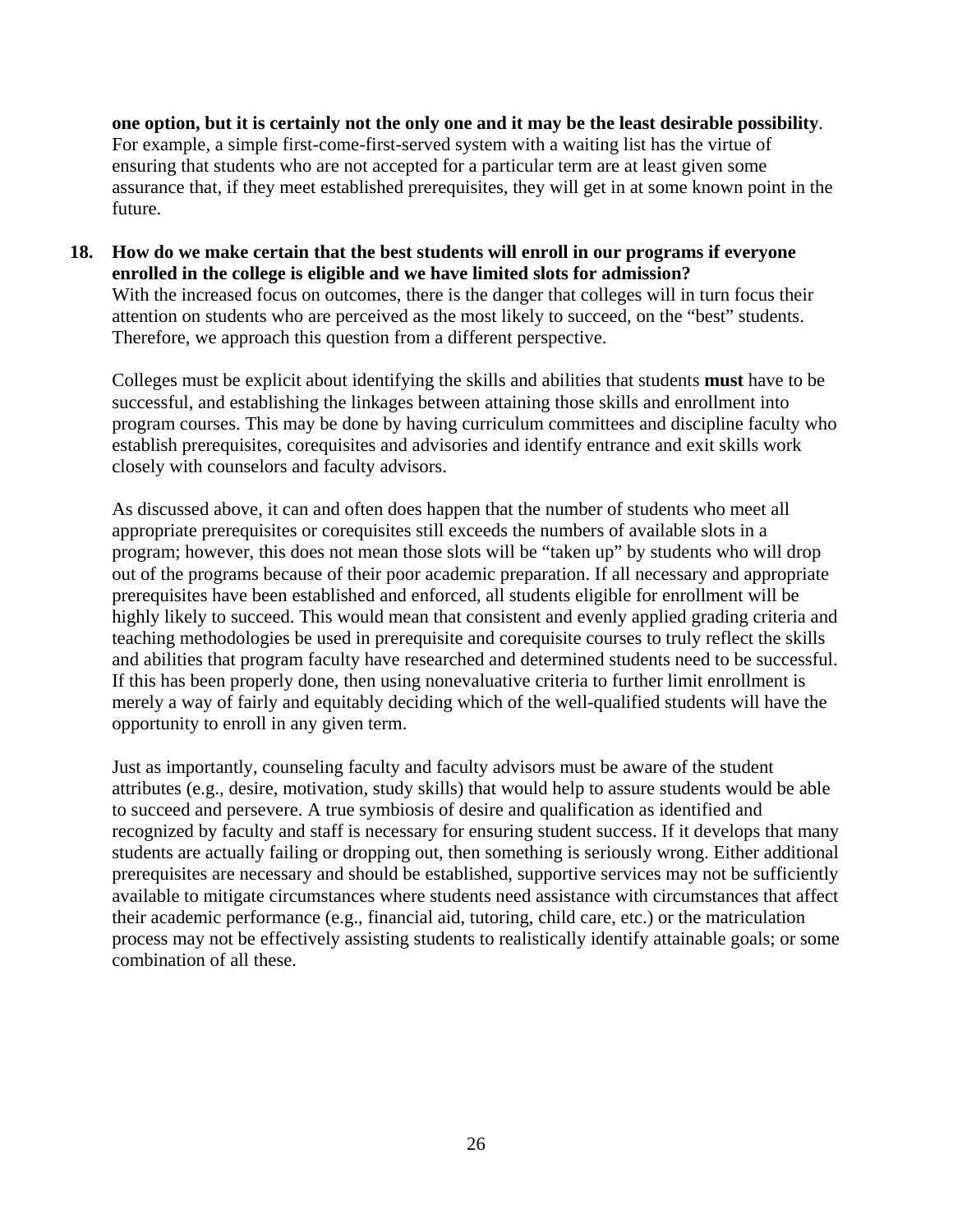#### **Appendix B**

#### **§ 55003. Policies for Prerequisites, Corequisites and Advisories on Recommended Preparation.**

- (a) The governing board of a community college district may establish prerequisites, corequisites, and advisories on recommended preparation, but must do so in accordance with the provisions of this article. Nothing in this subchapter shall be construed to require a district to establish prerequisites, corequisites, or advisories on recommended preparation; provided however, that a prerequisite or corequisite shall be required if the course is to be offered for associate degree credit and the curriculum committee finds that the prerequisite or corequisite is necessary pursuant to sections  $55002(a)(2)(D)$  or  $55002(a)(2)(E)$ . Unless otherwise specified in this section, the level of scrutiny required to establish prerequisites, corequisites, and advisories on recommended preparation shall be based on content review as defined in subdivision (c) of section 55000 or content review with statistical validation as defined in subdivision (f) of this section. Determinations about prerequisites and corequisites shall be made on a course-by-course or program-by-program basis.
- (b) A district governing board choosing to establish prerequisites, corequisites, or advisories on recommended preparation shall, in accordance with the provisions of sections 53200-53204, adopt policies for the following:
	- (1) the process for establishing prerequisites, corequisites, and advisories on recommended preparation. Such policies shall provide that in order to establish a prerequisite or corequisite, the prerequisite or corequisite must be determined to be necessary and appropriate for achieving the purpose for which it is being established.
	- (2) procedures to assure that courses for which prerequisites or corequisites are established will be taught in accordance with the course outline of record, particularly those aspects of the course outline that are the basis for justifying the establishment of the prerequisite or corequisite.
	- (3) the process to ensure that each section of the prerequisite or corequsite is to be taught by a qualified instructor and in accordance with a set of objectives and with other specifications defined in the course outline of record, as required in section 55002 for all courses.
	- (4) the process, including levels of scrutiny, for reviewing prerequisites and corequisites to assure that they remain necessary and appropriate. These processes shall provide that at least once each six years all prerequisites and corequisites established by the district shall be reviewed, except that prerequisites and corequisites for vocational courses or programs shall be reviewed every two years. These processes shall also provide for the periodic review of advisories on recommended preparation.
	- (5) the bases and process for an individual student to challenge the application of a prerequisite or corequisite.
- (c) A district governing board choosing to use content review as defined in subdivision (c) of section 55000 to establish prerequisites or corequisites in reading, written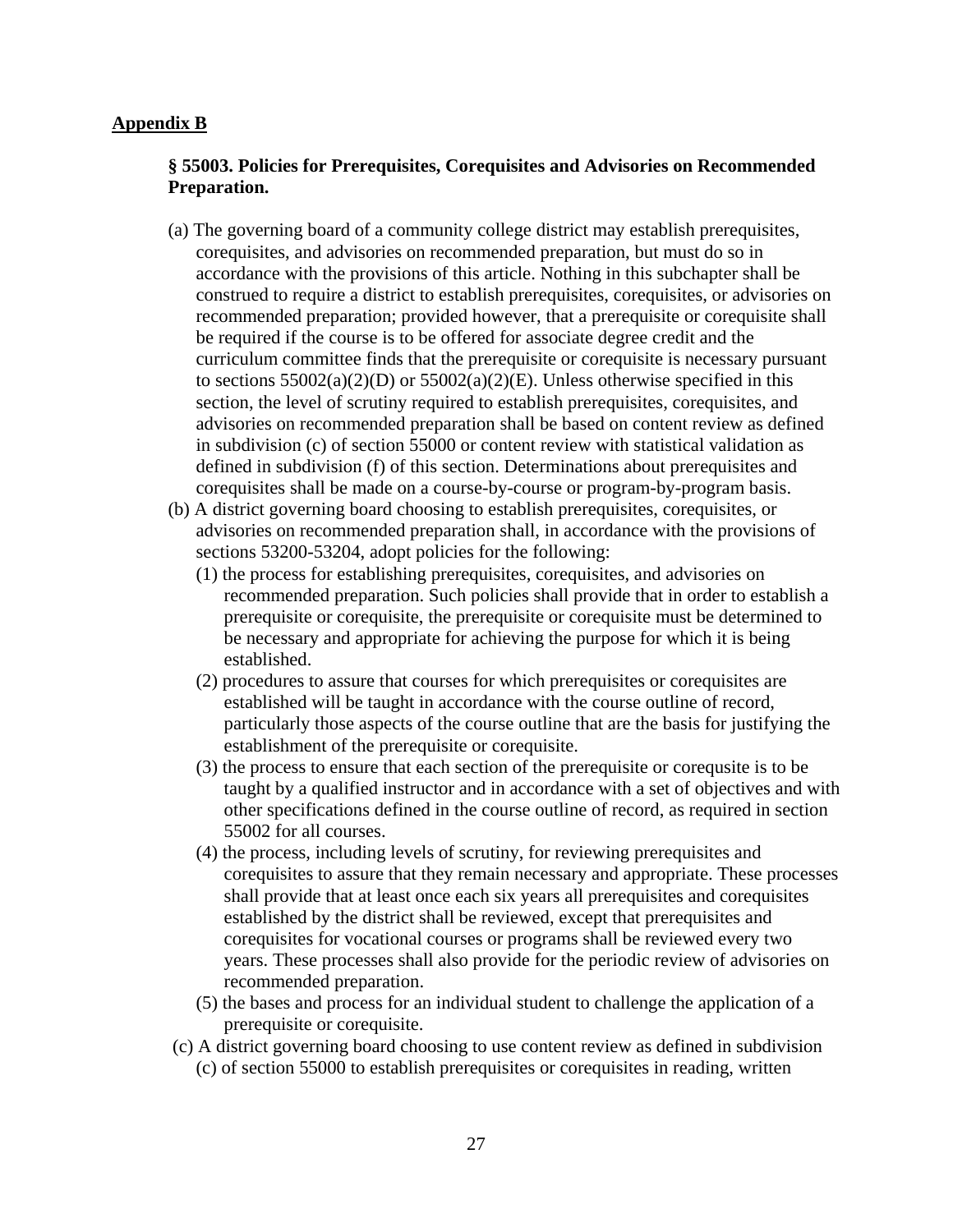expression or mathematics for degree-applicable courses not in a sequence shall first adopt a plan specifying:

- (1) the method to be used to identify courses to which prerequisites might be applied;
- (2) assurance that courses are reasonably available to students when prerequisites or corequisites have been established using content review as defined in subdivision (c) of section 55000. Such assurance shall include sufficient availability of the following:
	- (A) appropriate courses that do not require prerequisites or corequisites, whether basic skills or degree-applicable courses; and
	- (B) prerequisite or corequisite courses;
- (3) provisions for training for the curriculum committee; and
- (4) the research to be used to determine the impact of new prerequisites based on content review.
- (d) Prerequisites or corequisites may be established only for any of the following purposes:
	- (1) the prerequisite or corequisite is expressly required or expressly authorized by statute or regulation; or
	- (2) the prerequisite will assure, consistent with section 55002, that a student has the skills, concepts, and/or information that is presupposed in terms of the course or program for which it is being established, such that a student who has not met the prerequisite is highly unlikely to receive a satisfactory grade in the course (or at least one course within the program) for which the prerequisite is being established; or
	- (3) the corequisite course will assure, consistent with section 55002, that a student acquires the necessary skills, concepts, and/or information, such that a student who has not enrolled in the corequisite is highly unlikely to receive a satisfactory grade in the course or program for which the corequisite is being established; or
	- (4) the prerequisite or corequisite is necessary to protect the health or safety of a student or the health or safety of others.
- (e) Except as provided in this subdivision, no prerequisite or corequisite may be established or renewed unless it is determined to be necessary and appropriate to achieve the purpose for which it has been established. A prerequisite or corequisite need not be scrutinized using content review as defined by subdivision (c) of section 55000 or content review with statistical validation as defined by subdivision (f) of this section, if:
	- (1) it is required by statute or regulation; or
	- (2) it is part of a closely-related lecture-laboratory course pairing within a discipline; or
	- (3) it is required by four-year institutions.; or
	- (4) baccalaureate institutions will not grant credit for a course unless it has the particular communication or computation skill prerequisite.
- (f) Content review with statistical validation is defined as conducting a content review (as defined in subdivision (c) of section 55000) and the compilation of data according to sound research practices which shows that a student is highly unlikely to succeed in the course unless the student has met the proposed prerequisite or corequisite.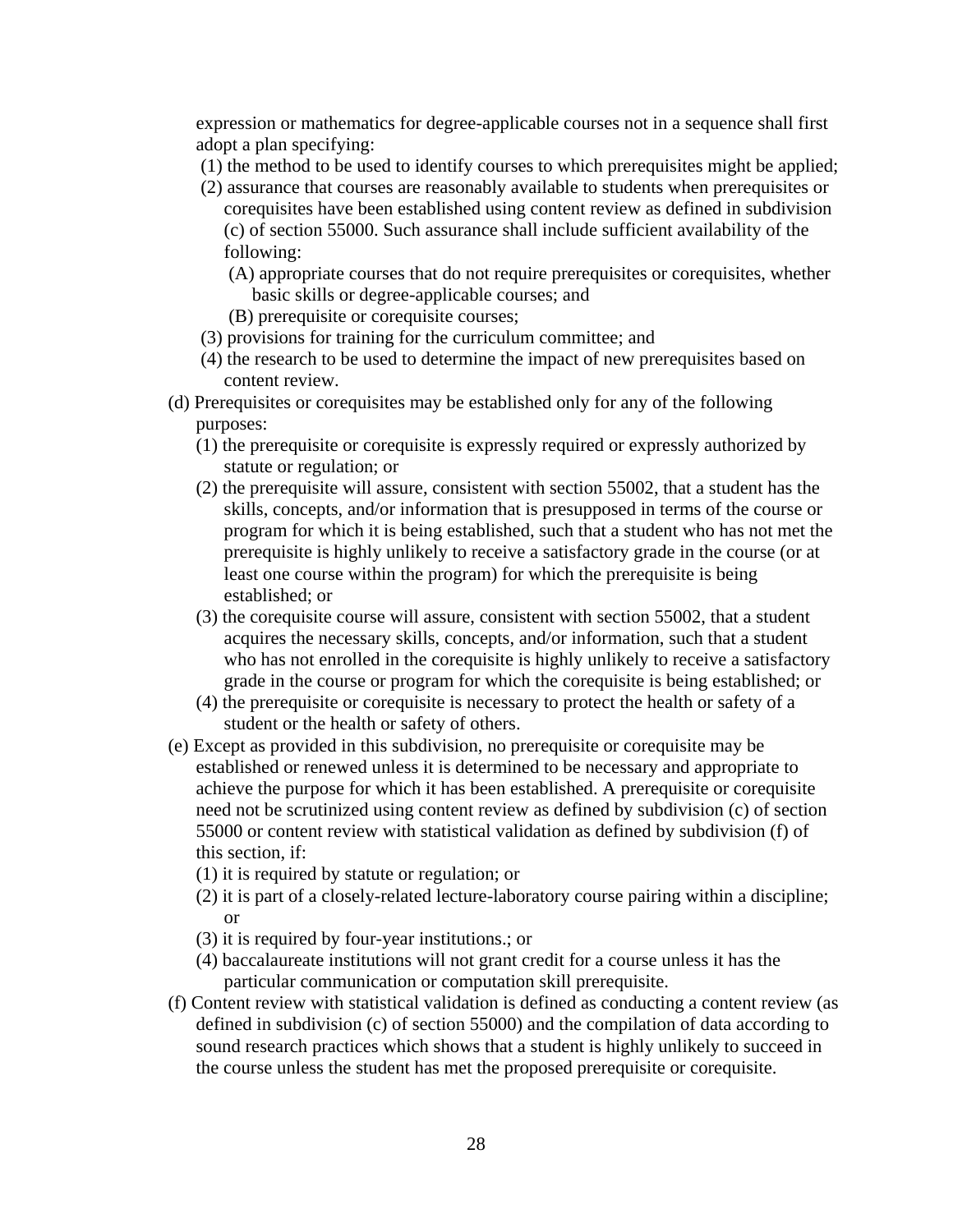- (g) If the curriculum committee, using content review with statistical validation, initially determines, pursuant to section  $55002(a)(2)(E)$ , that a new course needs to have a communication or computation skill prerequisite or corequisite, then, despite subdivision (e) of this section, the prerequisite or corequisite may be established for a single period of not more than two years while the research is being conducted and the final determination is being made, provided that all other requirements for establishing the prerequisite or corequisite have been met. The requirements of this subdivision related to collection of data shall not apply when the prerequisite or corequisite is required for enrollment in a program, that program is subject to approval by a state agency other than the Chancellor's Office and both of the following conditions are satisfied:
	- (1) colleges in at least six different districts have previously satisfied the data collection requirements of this subdivision with respect to the same prerequisite or corequisite for the same program; and
	- (2) the district establishing the prerequisite or corequisite conducts an evaluation to determine whether the prerequisite or corequisite has a disproportionate impact on particular groups of students described in terms of race, ethnicity, gender, age or disability, as defined by the Chancellor. When there is a disproportionate impact on any such group of students, the district shall, in consultation with the Chancellor, develop and implement a plan setting forth the steps the district will take to correct the disproportionate impact.
- (h) Prerequisites, corequisites, and advisories on recommended preparation must be identified in college publications available to students as well as the course outline of any course for which they are established.
- (i) By August 1 of each year districts choosing to establish prerequisites, corequisites or advisories shall submit to the Chancellor's Office in the manner specified by the Chancellor the prerequisites and corequisites that were established during the prior academic year. Districts shall also specify the level of scrutiny, i.e., content review as defined in subdivision (c) of section 55000 or content review with statistical validation as defined in subdivision (e) of this section, used to determine whether the prerequisite or corequisite was necessary and appropriate for achieving the purpose for which it was established.
- (j) Prerequisites establishing communication or computational skill requirements may not be established across the entire curriculum unless established on a course-by-course basis.
- (k) The determination of whether a student meets a prerequisite shall be based on successful completion of an appropriate course or on an assessment using multiple measures, as required by section 55521(a)(3). Any assessment instrument shall be selected and used in accordance with the provisions of subchapter 6 (commencing with section 55500) of this chapter.
- (l) If a prerequisite requires precollegiate skills in reading, written expression, or mathematics, the district shall:
	- (1) ensure that courses designed to teach the required skills are offered with reasonable frequency and that the number of sections available is reasonable given the number of students who are required to meet the associated skills prerequisites and who diligently seek enrollment in the prerequisite course.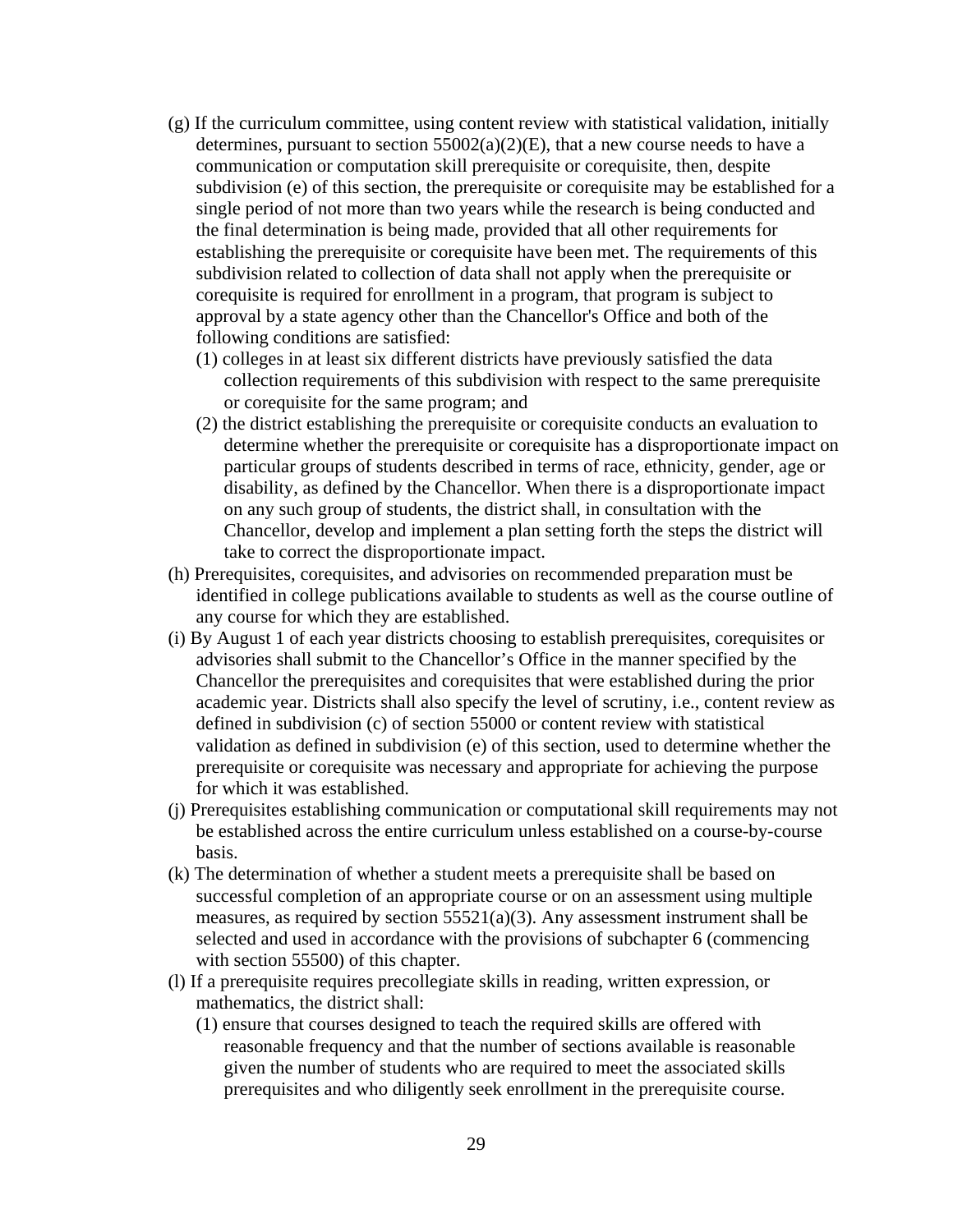- (2) monitor progress on student equity in accordance with section 54220. Monitoring shall include:
	- (A) conducting an evaluation to determine the impact on student success including whether the prerequisite or corequisite has a disproportionate impact on particular groups of students described in terms of race, ethnicity, gender, age or disability, as defined by the Chancellor.
	- (B) where there is a disproportionate impact on any such group of students, the district shall, in consultation with the Chancellor, develop and implement a plan setting forth the steps the district will take to correct the disproportionate impact.
- (m) Whenever a corequisite course is established, sufficient sections shall be offered to reasonably accommodate all students who are required to take the corequisite. A corequisite shall be waived as to any student for whom space in the corequisite course is not available.
- (n) No exit test may be required to satisfy a prerequisite or corequisite unless it is incorporated into the grading for the prerequisite or corequisite course.
- (o) The determination of whether a student meets a prerequisite shall be made prior to his or her enrollment in the course requiring the prerequisite, provided, however, that enrollment may be permitted pending verification that the student has met the prerequisite or corequisite. If the verification shows that the student has failed to meet the prerequisite, the student may be involuntarily dropped from the course. If the student is dropped, the applicable enrollment fees shall be promptly refunded. Otherwise a student may only be involuntarily removed from a course due to excessive absences or as a result of disciplinary action taken pursuant to law or to the student code of conduct.
- (p) Any prerequisite or corequisite may be challenged by a student on one or more of the grounds listed below. The student shall bear the initial burden of showing that grounds exist for the challenge. Challenges shall be resolved in a timely manner and, if the challenge is upheld, the student shall be permitted to enroll in the course or program in question. Grounds for challenge are:
	- (1) The prerequisite or corequisite has not been established in accordance with the district's process for establishing prerequisites and corequisites;
	- (2) The prerequisite or corequisite is in violation of this section;
	- (3) The prerequisite or corequisite is either unlawfully discriminatory or is being applied in an unlawfully discriminatory manner;
	- (4) The student has the knowledge or ability to succeed in the course or program despite not meeting the prerequisite or corequisite;
	- (5) The student will be subject to undue delay in attaining the goal of his or her educational plan because the prerequisite or corequisite course has not been made reasonably available; or
	- (6) Such other grounds for challenge as may be established by the district governing board.
- (q) In the case of a challenge under subdivision p)(3) of this section, the district shall promptly advise the student that he or she may file a formal complaint of unlawful discrimination pursuant to subchapter 5 (commencing with section 59300) of chapter 10 of this division. If the student elects to proceed with the challenge, completion of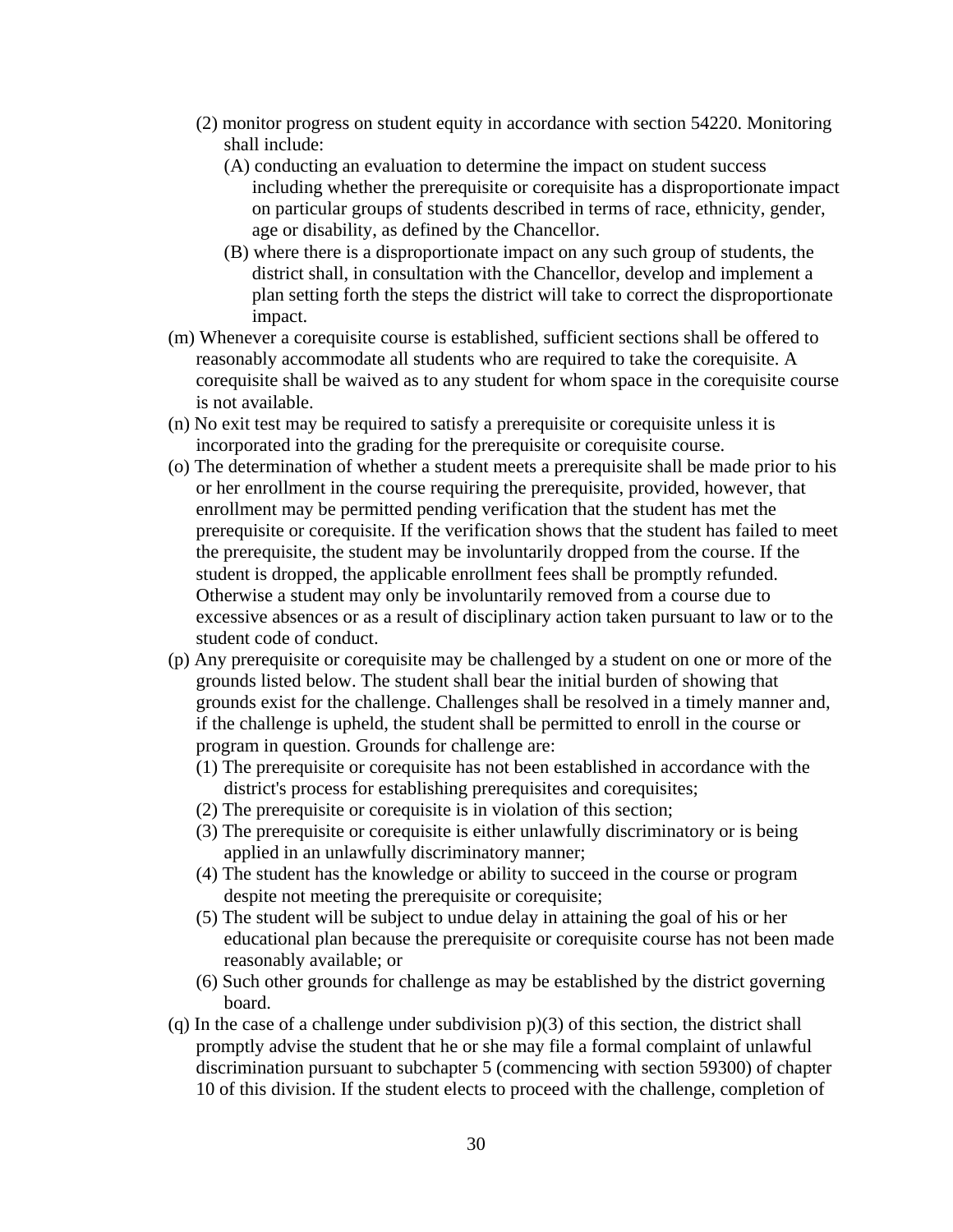the challenge procedure shall be deemed to constitute an informal complaint pursuant to section 59327.

(r) District policies adopted pursuant to this section shall be submitted to the Chancellor's Office as part of the district's matriculation plan pursuant to section 55510.

Note: Authority cited: Sections 66700 and 70901, Education Code. Reference: Sections 70901 and 70902, Education Code.